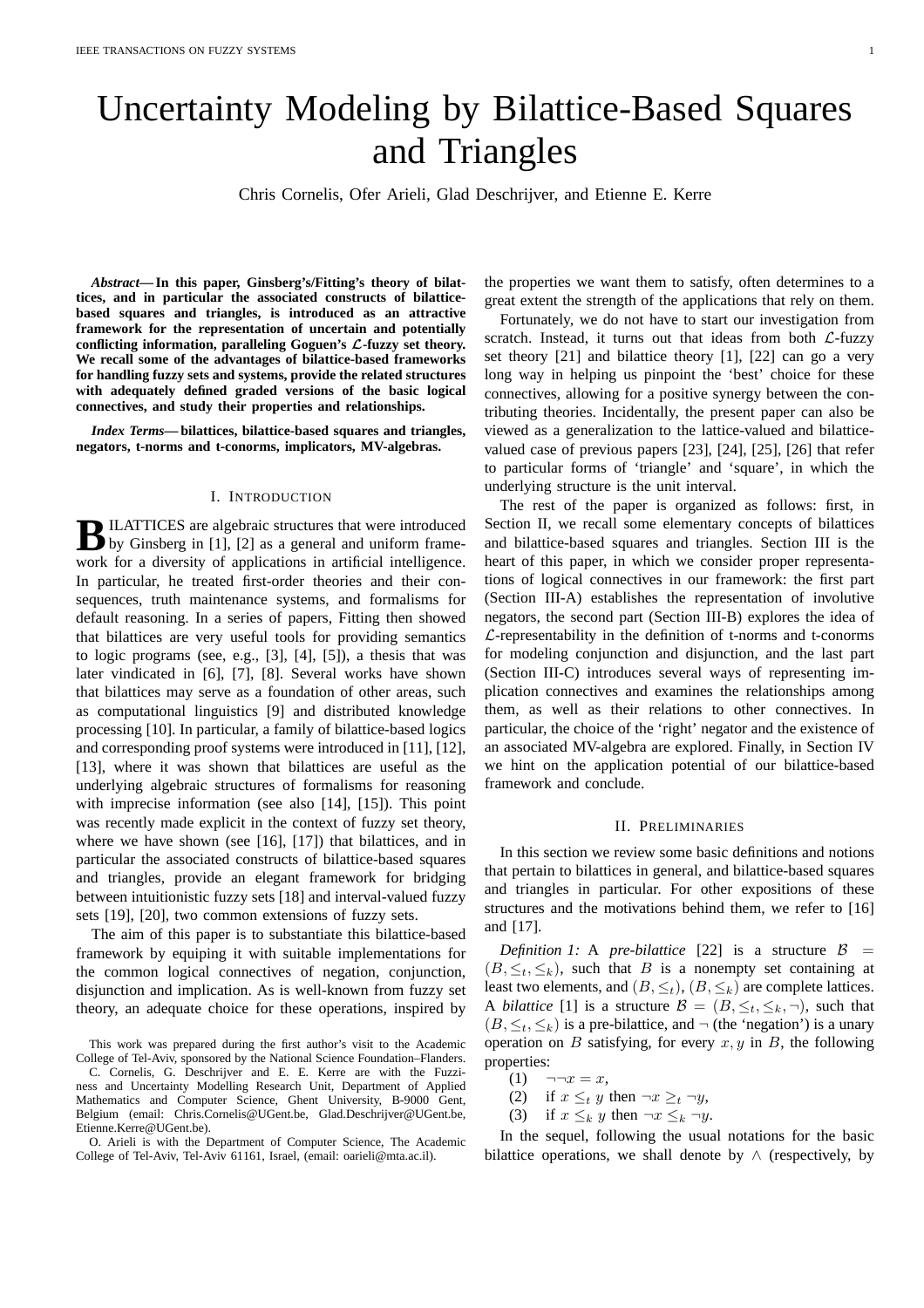∨) the  $\leq_t$ -meet (the  $\leq_t$ -join) and by ⊗ (respectively, by ⊕) the  $\leq_k$ -meet (the  $\leq_k$ -join) of a bilattice B. f and t denote the  $\leq_t$ -extreme elements, and  $\perp$ ,  $\top$  denote the  $\leq_k$ -extreme elements of  $B$ . Intuitively, these elements can be perceived as 'false', 'true', 'unknown' (i.e., neither true nor false) and 'contradictory' (both true and false), respectively. The two partial orders  $\leq_t$  and  $\leq_k$  are taken to represent differences in the degree of truth and in the amount of information (respectively), conveyed by the assertions.

By Definition 1, the negation  $\neg$  of a bilattice  $(B, \leq_t, \leq_k, \neg)$ is an involution with respect to the lattice  $(B, \leq_t)$  and an order preserving operation of the lattice  $(B, \leq_k)$ . Conversely, a *conflation*,  $-$ , is an involution of  $(B, \leq_k)$  and an order preserving operation of  $(B, \leq_t)$ . When a conflation can be defined in a given bilattice, it is usual to require also that both kinds of involution commute: for every x in B,  $-\neg x = \neg -x$ .

The following proposition recalls some important properties of bilattices.

*Proposition 1:* Let  $\mathcal{B} = (B, \leq_t, \leq_k, \neg)$  be a bilattice. Then: • [1] For every  $x, y$  in  $B$ :

- a)  $\neg(x \land y) = \neg x \lor \neg y, \neg(x \lor y) = \neg x \land \neg y, \neg(x \otimes y) =$  $\neg x \otimes \neg y$ ,  $\neg(x \oplus y) = \neg x \oplus \neg y$ . b)  $\neg f = t$ ,  $\neg t = f$ ,  $\neg \bot = \bot$ ,  $\neg \top = \top$ .
- [22] If  $\beta$  is a bilattice with a conflation –, then for every  $x, y$  in  $B$ :
	- a)  $-(x\wedge y) = -x\wedge -y$ ,  $-(x\vee y) = -x\vee -y$ ,  $-(x\otimes y) =$  $-x\oplus-y, -(x\oplus y) = -x\otimes-y.$ b)  $-f=f$ ,  $-t=t$ ,  $-\perp$ = $\top$ ,  $-\top$ = $\perp$ .

*Definition 2:* A bilattice  $\mathcal{B} = (B, \leq_t, \leq_k, \neg)$  is *distributive* if all (twelve) possible distributive laws concerning ∧, ∨, ⊗, and ⊕ hold. A distributive bilattice is called *classical* if it has a conflation – that commutes with  $\neg$ , such that  $x \lor -\neg x = t$ for every  $x$  in  $B$ .

When  $(B, \leq_t, \leq_k, \neg)$  is classical, then  $(B, \wedge, \vee, \neg \neg)$  is a Boolean algebra. The reason for considering this conflationnegation combination rather than, e.g.,  $\neg$  by itself is that, amongst others,  $\bot \vee \neg \bot = \bot \neq t$ , making  $\neg$  an inadequate choice for a Boolean negation (see also Section III-C, and in particular the paragraph that surrounds Proposition 13). In the sequel we shall sometimes abbreviate the combination  $-\neg$  by ∼.

*Definition 3:* Let  $\mathcal{L} = (L, \leq_L)$  be a complete lattice. A *(bilattice-based) square* is a structure  $\mathcal{L}^2 = (L \times L, \leq_t, \leq_k, \neg)$ , where, for every  $(x_1, x_2), (y_1, y_2)$  in  $L^2$ ,

- (1)  $\neg(x_1, x_2) = (x_2, x_1),$
- (2)  $(x_1, x_2) \leq_t (y_1, y_2) \Leftrightarrow x_1 \leq_L y_1$  and  $x_2 \geq_L y_2$ ,
- (3)  $(x_1, x_2) \leq_k (y_1, y_2) \Leftrightarrow x_1 \leq_L y_1$  and  $x_2 \leq_L y_2$ .

An element  $(x_1, x_2)$  of a square  $\mathcal{L}^2$  may intuitively be understood such that  $x_1$  represents the amount of belief *for* some assertion, and  $x_2$  is the amount of belief *against* it. This corresponds to Atanassov's idea [18] of distinguishing between a membership component  $\mu_A(u)$  and a non-membership component  $\nu_A(u)$ , with the amendment that in the case of a square no restriction like  $\mu_A(u) + \nu_A(u) \leq 1$  for every u in  $U$  is imposed. It follows, then, that squares can be regarded as a generalized form of Atanassov's [18] intuitionistic fuzzy sets (see also [17]).

*Example 1:* Let  $\mathcal{L}_2 = (\{0, 1\}, \le)$  and  $\mathcal{L}_3 = (\{0, \frac{1}{2}, 1\}, \le)$ , where  $\leq$  in each case is the usual ordering. The corresponding squares  $\mathcal{L}_2^2$  and  $\mathcal{L}_3^2$  are shown in Figure 1.<sup>1</sup> It is easy to verify that both squares are distributive, but only  $\mathcal{L}_2^2$  is classical.



Fig. 1. The squares  $\mathcal{L}_2^2$  and  $\mathcal{L}_3^2$ 

Denoting the join and meet operations of a complete lattice  $\mathcal L$  by ∧<sub>L</sub> and ∨<sub>L</sub>, respectively, for every  $(x_1, x_2), (y_1, y_2)$  in  $L^2$ , we have

$$
(x_1, x_2) \land (y_1, y_2) = (x_1 \land_L y_1, x_2 \lor_L y_2)
$$
  
\n
$$
(x_1, x_2) \lor (y_1, y_2) = (x_1 \lor_L y_1, x_2 \land_L y_2)
$$
  
\n
$$
(x_1, x_2) \otimes (y_1, y_2) = (x_1 \land_L y_1, x_2 \land_L y_2)
$$
  
\n
$$
(x_1, x_2) \oplus (y_1, y_2) = (x_1 \lor_L y_1, x_2 \lor_L y_2)
$$

Moreover, denoting  $0<sub>C</sub> = \inf L$  and  $1<sub>C</sub> = \sup L$ , it holds that

| $\perp_{\mathcal{L}^2}=(0_{\mathcal{L}},0_{\mathcal{L}}),$   |  |
|--------------------------------------------------------------|--|
| $\top_{\mathcal{L}^2} = (1_{\mathcal{L}}, 1_{\mathcal{L}}),$ |  |
| $t_{\mathcal{L}^2} = (1_{\mathcal{L}}, 0_{\mathcal{L}}),$    |  |
| $f_{\mathcal{L}^2} = (0_{\mathcal{L}}, 1_{\mathcal{L}}),$    |  |

<sup>1</sup>These structures are commonly referred to as  $FOUR$  (after Belnap's [27], [28] original four-valued logic) and  $\mathcal{NINE}$  (see, e.g., [12], [13]), respectively.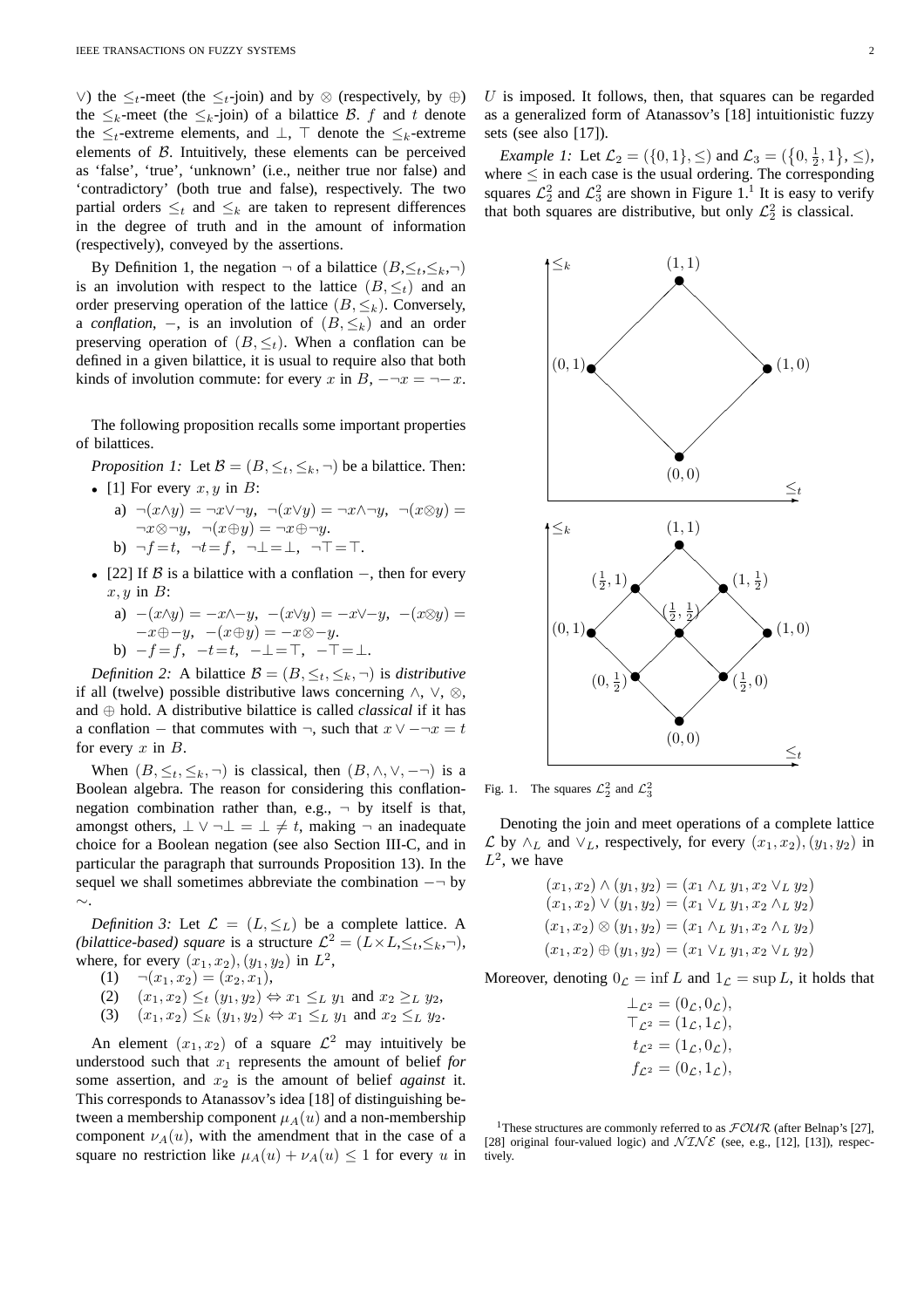and when N is an involution of L, then  $-\mathcal{N}$  defined for every  $(x_1, x_2)$  in  $L^2$  by  $-\mathcal{N}(x_1, x_2) = (\mathcal{N}(x_2), \mathcal{N}(x_1))$ , is a conflation of  $\mathcal{L}^2$ .

It is easy to verify that every square  $\mathcal{L}^2$  is distributive when  $\mathcal L$  is distributive. Structures of the form  $\mathcal L^2$  and their generalization to the cartesian product of two lattices were studied by Fitting [3], [5], [22] and Avron [29], [30] as a general method for constructing bilattices.

The second bilattice-based structure under investigation here is due to Fitting [22].

*Definition 4:* Let  $\mathcal{L} = (L, \leq_L)$  be a complete lattice, and let  $I(L) = \{ [x_1, x_2] \mid (x_1, x_2) \in L^2 \text{ and } x_1 \leq_L x_2 \}.$  A (bilattice-based) *triangle* is a structure  $\mathcal{I}(\mathcal{L}) = (I(L), \leq_t, \leq_k)$ , where, for every  $[x_1, x_2], [y_1, y_2]$  in  $I(L)$ ,

- (1)  $[x_1, x_2] \leq_t [y_1, y_2] \Leftrightarrow x_1 \leq_L y_1 \text{ and } x_2 \leq_L y_2$ ,
- (2)  $[x_1, x_2] \leq_k [y_1, y_2] \Leftrightarrow x_1 \leq_L y_1 \text{ and } x_2 \geq_L y_2.$

Note that, in fact, a triangle  $\mathcal{I}(\mathcal{L})$  is not a (pre-) bilattice, since the substructure  $(I(L), \leq_k)$  is not a lattice (the supremum of any two elements does not necessarily exist). Still, triangles are very much in the same spirit as bilattices, since the  $\leq_k$ -ordering also represents differences in the amount of information that each interval exhibits. For this reason,  $\mathcal{I}(\mathcal{L})$ is sometimes called a " $\leq_k$ -lower pre-bilattice" [31] or a "weak interlaced bilattice" [32].

*Example 2:* The triangles  $\mathcal{I}(\mathcal{L}_2)$  and  $\mathcal{I}(\mathcal{L}_3)$  are shown in Figure 2.



Fig. 2. The triangles  $\mathcal{I}(\mathcal{L}_2)$  and  $\mathcal{I}(\mathcal{L}_3)$ 

When  $\mathcal L$  is the unit interval with the usual ordering,  $\mathcal I(\mathcal L)$  is a structure that corresponds to interval-valued fuzzy sets [19]. It follows, then, that triangles are generalized forms of these extensions of fuzzy sets (see again [17]).

We conclude this section by a result that relates the consistent elements of a given square and the associated triangle.<sup>2</sup> First, we need some additional terminology and notations.

*Definition 5:* Let  $\mathcal{B} = (B, \leq_t, \leq_k, \neg)$  be a bilattice with a conflation −. An element x in B is called *exact* w.r.t. this conflation if  $x = -x$ ; it is *consistent* if  $x \leq_k -x$ .

*Definition 6:* Let – be a conflation of a bilattice  $\beta$  =  $(B, \leq_t, \leq_k, \neg)$ . Denote by  $C^-(\mathcal{B})$  the substructure of  $\mathcal B$  that consists of the consistent elements (w.r.t.  $-$ ) of B.

*Proposition 2:* [22], [17] Suppose that  $\mathcal L$  is a complete lattice with an involution N. Then  $\mathcal{I}(\mathcal{L})$  is isomorphic to  $\mathcal{C}^{-\mathcal{N}}(\mathcal{L}^2).$ 

#### III. GRADED (BILATTICE-BASED) LOGICAL CONNECTIVES

In this section, which is the main part of this paper, we show how common extensions to  $\mathcal{L}$ -fuzzy set theory of the main connectives of classical logic can be related to bilattices in general, and to bilattice-based squares and triangles in particular. We divide this section to three parts, each one considers a basic connective (or two dual connectives, in case of Section III-B).

In what follows  $\mathcal{L} = (L, \leq_L)$  is a complete lattice, and  $0_{\mathcal{L}} = \inf L, 1_{\mathcal{L}} = \sup L.$ 

## *A. Negation*

*Definition 7:* A *negator* on  $\mathcal L$  is any  $\leq_L$ -decreasing mapping  $\mathcal{N}: L \to L$  such that  $\mathcal{N}(0_{\mathcal{L}}) = 1_{\mathcal{L}}$  and  $\mathcal{N}(1_{\mathcal{L}}) = 0_{\mathcal{L}}$ . If for every x,  $\mathcal{N}(\mathcal{N}(x)) = x$ , then N is an *involutive negator* on L.

In the context of bilattices, the operation  $\neg$  that appears in Definition 1 is an involutive negator on the lattice  $(B, \leq_t)$ . As a consequence, the operation  $\neg$ , defined on the square  $\mathcal{L}^2$  by

$$
\neg (x_1, x_2) = (x_2, x_1),
$$

is an involutive negator on  $(L^2, \leq_t)$ . If a bilattice B has a conflation −, then by its definition this operation is an involutive negator on the lattice  $(B, \leq_k)$ .

Suppose now that  $N$  is an involutive negator on  $\mathcal{L}$ , i.e., every x in L has an  $\leq_L$ -involutive element  $\mathcal{N}(x)$  in L. Then, as we noted before, a conflation  $-\mathcal{N}$  of  $\mathcal{L}^2$  may be defined by

$$
-\mathcal{N}(x_1, x_2) = (\mathcal{N}(x_2), \mathcal{N}(x_1)).
$$

In this case, another natural definition of a negator on  $(L^2, \leq_t)$ is obtained by combining  $\neg$  and  $-\mathcal{N}$ , i.e., for every  $(x_1, x_2)$ in  $L^2$ ,

$$
\sim_{\mathcal{N}}(x_1, x_2) = \neg -_{\mathcal{N}}(x_1, x_2) = (\mathcal{N}(x_1), \mathcal{N}(x_2)).
$$
<sup>3</sup>

*Note 1:* One might wonder if there exist other 'interesting' negators apart from the prototypical ones described above.

<sup>&</sup>lt;sup>2</sup>We refer to  $[16]$  and  $[17]$  for a further discussion on applications of this result in the context of fuzzy sets, and in particular its use for bridging between intuitionistic fuzzy set theory and interval fuzzy set theory.

 $3$ This operator has also been studied by Wagner [33], mainly in the context of four-valued logics, and by Doherty, Driankov and Tsoukias [34] in the framework of DDT-logic (an operational version of Belnap's four-valued logic [27], [28]; see also [35]), where it is simply called 'complement').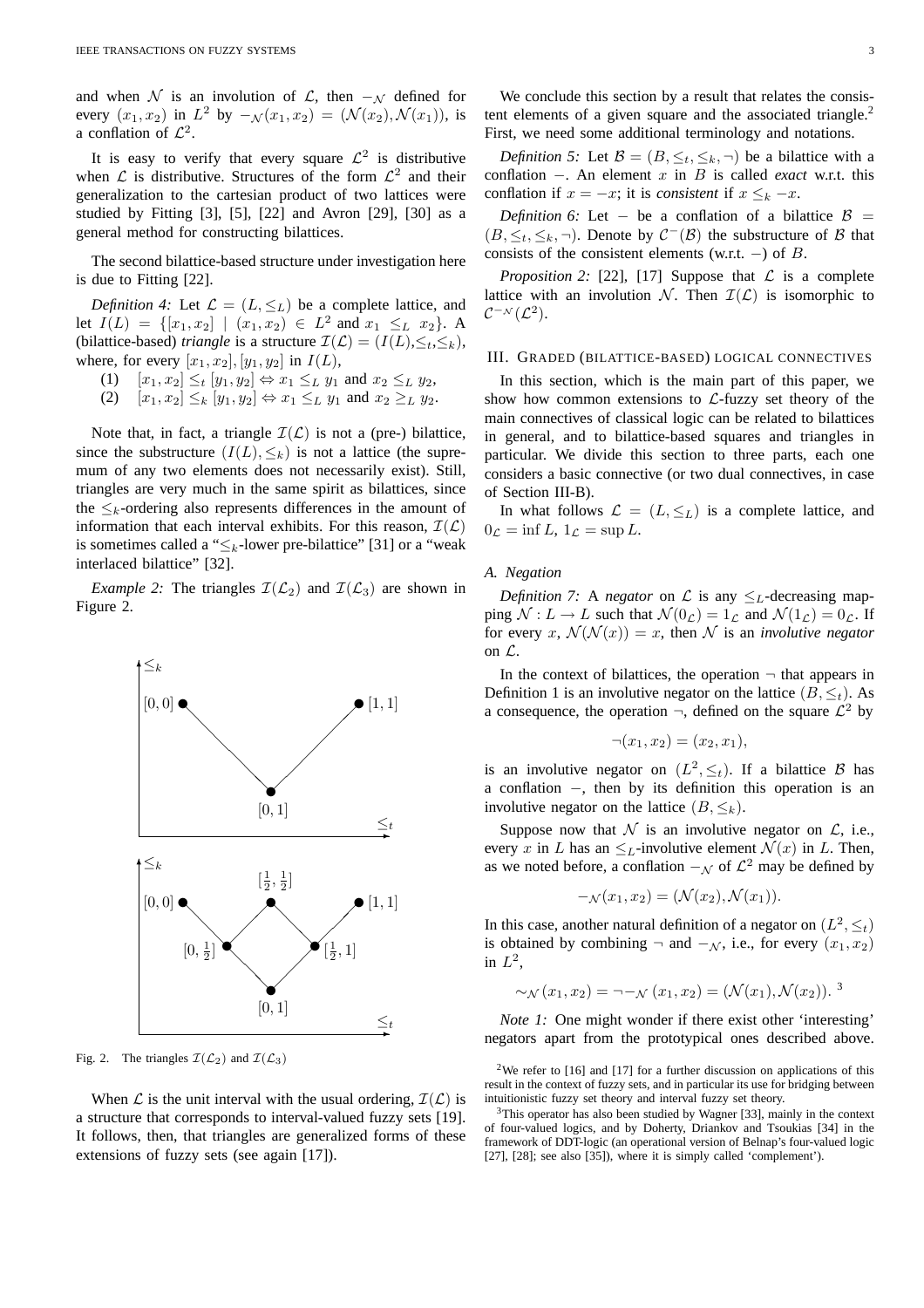In [24], for the particular structure  $([0, 1]^2, \leq_t)$ , it was shown that all involutive negators can be generated by simple transformations of the two basic choices  $\neg$  and  $\sim_{\mathcal{N}}$ . The next proposition is a generalization of that result to squares.

*Definition 8:* For every element  $x = (x_1, x_2)$  in  $L^2$ , define:  $pr_1(x) = x_1$  and  $pr_2(x) = x_2$ .

*Proposition 3:* Let  $\mathcal{L} = (L, \leq_L)$  be a complete lattice that is a chain. An operation  $\mathfrak N$  is an involutive negator on  $(L^2, \leq_t)$ iff either

$$
\mathfrak{N}(x_1, x_2) = (\mathcal{N}_1(x_1), \mathcal{N}_2(x_2))
$$
 (1)

where  $\mathcal{N}_1$  and  $\mathcal{N}_2$  are two involutive negators on  $\mathcal L$  such that  $\mathcal{N}_1(x) = pr_1 \mathfrak{N}(x, 0_\mathcal{L})$  and  $\mathcal{N}_2(x) = pr_2 \mathfrak{N}(0_\mathcal{L}, x)$ , or

$$
\mathfrak{N}(x_1, x_2) = (\varphi(x_2), \varphi^{-1}(x_1))
$$
 (2)

where  $\varphi$  is an increasing permutation of  $\mathcal L$  such that  $\varphi(x) =$  $pr_1\mathfrak{N}(0_\mathcal{L},x)$ .

*Proof:* We shall show that if  $\mathfrak N$  is an involutive negator on  $(L^2, \leq_t)$  then either  $\mathfrak{N}(0_\mathcal{L}, 0_\mathcal{L}) = (1_\mathcal{L}, 1_\mathcal{L})$  or  $\mathfrak{N}(0_\mathcal{L}, 0_\mathcal{L}) =$  $(0<sub>L</sub>, 0<sub>L</sub>)$  (Lemma 3-A); in the first case Formula 1 applies (Lemmas 3-B,C,D) and in the second case Formula 2 applies (Lemmas 3-E,F,G).

*Lemma 3-A:* Let  $\mathcal{L} = (L, \leq_L)$  be a complete lattice that is a chain. For any involutive negator  $\mathfrak{N}$  on  $(L^2, \leq_t)$  it holds that either  $\mathfrak{N}(0_{\mathcal{L}}, 0_{\mathcal{L}}) = (0_{\mathcal{L}}, 0_{\mathcal{L}})$  or  $\mathfrak{N}(0_{\mathcal{L}}, 0_{\mathcal{L}}) = (1_{\mathcal{L}}, 1_{\mathcal{L}}).$ 

*Proof:* Assume first that  $\Re(0_{\mathcal{L}}, 0_{\mathcal{L}}) = (x_1, 0_{\mathcal{L}})$ , where  $x_1 >_L 0$ <sub>c</sub>. Then  $(0_\mathcal{L}, 0_\mathcal{L}) \leq_t (x_1, 0_\mathcal{L})$  and  $(x_1, x_1) \leq_t$  $(x_1, 0_\mathcal{L})$ , but  $(0_\mathcal{L}, 0_\mathcal{L})$  and  $(x_1, x_1)$  are incomparable w.r.t.  $\leq_t$ . Since  $\mathfrak N$  is decreasing and involutive, we obtain  $\mathfrak N(0_\mathcal{L}, 0_\mathcal{L}) \geq_t$  $\mathfrak{N}(x_1, 0_\mathcal{L}) = (0_\mathcal{L}, 0_\mathcal{L})$  and  $\mathfrak{N}(x_1, x_1) \geq_t \mathfrak{N}(x_1, 0_\mathcal{L}) =$  $(0_{\mathcal{L}}, 0_{\mathcal{L}})$ . Hence the second component of both  $\Re(0_{\mathcal{L}}, 0_{\mathcal{L}})$  and  $\mathfrak{N}(x_1, x_1)$  must be  $0_{\mathcal{L}}$ , thus  $\mathfrak{N}(0_{\mathcal{L}}, 0_{\mathcal{L}})$  and  $\mathfrak{N}(x_1, x_1)$  are  $\leq_t$ comparable. Now, since  $\mathfrak N$  is decreasing and involutive, it also follows that  $(0_\mathcal{L}, 0_\mathcal{L})$  and  $(x_1, x_1)$  are  $\leq_t$ -comparable, which is a contradiction.

Next, assume that  $\Re(0_{\mathcal{L}}, 0_{\mathcal{L}}) = (1_{\mathcal{L}}, x_2)$ , where  $x_2 <_L$  $1_{\mathcal{L}}$ . Then  $(1_{\mathcal{L}}, 1_{\mathcal{L}}) \leq_t (1_{\mathcal{L}}, x_2)$  and  $(x_2, x_2) \leq_t (1_{\mathcal{L}}, x_2)$ , but  $(1_{\mathcal{L}}, 1_{\mathcal{L}})$  and  $(x_2, x_2)$  are  $\leq_t$ -incomparable. Similarly as above, a contradiction can be found.

When  $\mathfrak{N}(0_\mathcal{L}, 0_\mathcal{L}) = (x_1, 1_\mathcal{L})$ , for  $x_1 \lt_L 1_\mathcal{L}$ , we have that  $(1_{\mathcal{L}}, 1_{\mathcal{L}})$  and  $(x_1, x_1)$  are two  $\leq_t$ -incomparable elements that are greater than or equal to  $(x_1, 1_{\mathcal{L}})$ ; likewise, if  $\Re(0_{\mathcal{L}}, 0_{\mathcal{L}})$  =  $(0_{\mathcal{L}}, x_2)$ , for  $x_2 >_L 0_{\mathcal{L}}$ , we have that  $(0_{\mathcal{L}}, 0_{\mathcal{L}})$  and  $(x_2, x_2)$ are two  $\leq_t$ -incomparable elements which are greater than or equal to  $(0<sub>\mathcal{L}</sub>, x<sub>2</sub>)$ . In both cases, a contradiction can be found in a similar way as previous cases.

Finally, assume that  $\Re(0_{\mathcal{L}}, 0_{\mathcal{L}}) = (x_1, x_2)$ , where  $0_{\mathcal{L}} < L$  $x_1 \lt_L 1_L$  and  $1_L >_L x_2 >_L 0_L$ . Then  $(0_L, x_2) \leq_t (x_1, x_2)$ and  $(x_1, 1_\mathcal{L}) \leq_t (x_1, x_2)$ , but  $(0_\mathcal{L}, x_2)$  and  $(x_1, 1_\mathcal{L})$  are  $\leq_t$ -incomparable. Similarly as above, a contradiction can be found.

Summarizing, the only possible values of  $\Re(0_{\mathcal{L}}, 0_{\mathcal{L}})$  are  $(0_{\mathcal{L}}, 0_{\mathcal{L}})$  and  $(1_{\mathcal{L}}, 1_{\mathcal{L}})$ .

*Lemma 3-B:* Let  $\mathcal{L} = (L, \leq_L)$  be a complete lattice that is a chain. For any involutive negator  $\mathfrak N$  on  $(L^2, \leq_t)$  such that  $\mathfrak{N}(0_\mathcal{L}, 0_\mathcal{L}) = (1_\mathcal{L}, 1_\mathcal{L})$ , the following holds for all  $x_1, x_2$  in L:

 $\mathfrak{N}(x_1, 0_\mathcal{L}) \leq_t (1_\mathcal{L}, 1_\mathcal{L}), \mathfrak{N}(0_\mathcal{L}, x_2) \geq_t (1_\mathcal{L}, 1_\mathcal{L}), \mathfrak{N}(x_1, 1_\mathcal{L}) \geq_t t$  $(0_\mathcal{L}, 0_\mathcal{L})$  and  $\mathfrak{N}(1_\mathcal{L}, x_2) \leq_t (0_\mathcal{L}, 0_\mathcal{L}).$ 

*Proof:* Immediate from the fact that  $\mathfrak N$  is an involutive negator and the assumption that  $\mathfrak{N}(0_\mathcal{L}, 0_\mathcal{L}) = (1_\mathcal{L}, 1_\mathcal{L}).$ 

*Lemma 3-C:* Let  $\mathcal{L} = (L, \leq_L)$  be a complete lattice that is a chain. For any involutive negator  $\mathfrak N$  on  $(L^2, \leq_t)$  such that  $\mathfrak{N}(0_{\mathcal{L}}, 0_{\mathcal{L}}) = (1_{\mathcal{L}}, 1_{\mathcal{L}})$ , it holds that  $pr_1\mathfrak{N}(x_1, x_2) =$  $pr_1\mathfrak{N}(x_1, 0_\mathcal{L})$  and  $pr_2\mathfrak{N}(x_1, x_2) = pr_2\mathfrak{N}(0_\mathcal{L}, x_2)$ .

*Proof:* Let  $x = (x_1, x_2)$  in  $L^2$ . We prove that  $pr_1 \mathfrak{N}(x_1, x_2)$  $= pr_1\mathfrak{N}(x_1, 0_\mathcal{L})$  (the proof that  $pr_2\mathfrak{N}(x_1, x_2) = pr_2\mathfrak{N}(0_\mathcal{L}, x_2)$ is completely analogous). When  $x_2 = 0_{\mathcal{L}}$ , the claim trivially holds; likewise, when  $x_1 = 1_{\mathcal{L}}$ , by Lemma 3-B and the fact that  $\mathfrak{N}(1_{\mathcal{L}}, 0_{\mathcal{L}}) = (0_{\mathcal{L}}, 1_{\mathcal{L}})$  it holds that  $pr_1\mathfrak{N}(x_1, x_2) = 0_{\mathcal{L}} =$  $pr_1\mathfrak{N}(x_1, 0<sub>\mathcal{L}</sub>).$ 

It remains to consider the case in which  $x_2 >_L 0_L$  and  $x_1 \lt_L 1_{\mathcal{L}}$ . Since  $\mathfrak{N}$  is decreasing,  $\mathfrak{N}(x_1, x_2) \geq_t \mathfrak{N}(x_1, 0_{\mathcal{L}})$ , so if we suppose for a contradiction that  $pr_1\mathfrak{N}(x_1, x_2) \neq$  $pr_1\mathfrak{N}(x_1, 0_\mathcal{L})$ , we have that  $pr_1\mathfrak{N}(x_1, x_2) >_L pr_1\mathfrak{N}(x_1, 0_\mathcal{L})$ . Note also that by Lemma 3-B,  $pr_2\mathfrak{N}(x_1, 0_\mathcal{L}) = 1_\mathcal{L}$ . We distinguish between the following two cases:

- If  $pr_2\mathfrak{N}(x_1, x_2) = 1_{\mathcal{L}}$ , then by Lemma 3-B, it follows that  $x_2 = pr_2\mathfrak{N}(\mathfrak{N}(x_1, x_2)) = 0_{\mathcal{L}}$ , which is a contradiction.
- If  $pr_2\mathfrak{N}(x_1, x_2) < L 1_{\mathcal{L}}$ , then let  $b = (b_1, b_2) =$  $(pr_1\mathfrak{N}(x_1,x_2),1_\mathcal{L})$  and  $c = (c_1,c_2) = (pr_1\mathfrak{N}(x_1,0_\mathcal{L}),$  $pr_2\mathfrak{N}(x_1, x_2)$ . It is easy to check, then, that b and c are  $\leq_t$ -incomparable. Moreover it can be verified that  $\Re(x_1, 0_\mathcal{L}) \leq_t b \leq_t \Re(x_1, x_2)$  and  $\Re(x_1, 0_\mathcal{L}) \leq_t$  $c \leq_t \mathfrak{N}(x_1, x_2)$ . Since  $\mathfrak{N}$  is decreasing, we obtain that  $(x_1, x_2) \leq_t \mathfrak{N}(b) \leq_t (x_1, 0_\mathcal{L})$  and  $(x_1, x_2) \leq_t \mathfrak{N}(c) \leq_t$  $(x_1, 0_\mathcal{L})$ . Thus  $pr_1\mathfrak{N}(b) = pr_1\mathfrak{N}(c) = x_1$ , so  $\mathfrak{N}(b)$  and  $\mathfrak{N}(c)$  are  $\leq_t$ -comparable. But since  $\mathfrak{N}$  is decreasing and involutive, this would mean that b and c are also  $\leq t$ comparable, which is a contradiction.

*Lemma 3-D:* Let  $\mathcal{L} = (L, \leq_L)$  be a complete lattice that is a chain and let  $\mathfrak N$  be a negator on  $(\mathcal L^2, \leq_t)$  such that  $\mathfrak{N}(0_{\mathcal{L}}, 0_{\mathcal{L}}) = (1_{\mathcal{L}}, 1_{\mathcal{L}})$ . Furthermore, let  $\mathcal{N}_1$  and  $\mathcal{N}_2$  be the  $L \rightarrow L$  mappings defined by  $\mathcal{N}_1(x) = pr_1 \mathfrak{N}(x, 0_{\mathcal{L}})$  and  $\mathcal{N}_2(x) = pr_2\mathfrak{N}(0_\mathcal{L}, x)$ . Then  $\mathfrak{N}$  is involutive if and only if  $\mathcal{N}_1$  and  $\mathcal{N}_2$  are involutive negators on  $\mathcal{L}$ , and for all  $(x_1, x_2)$ in  $L^2$ ,

$$
\mathfrak{N}(x_1, x_2) = (\mathcal{N}_1(x_1), \mathcal{N}_2(x_2)).
$$

*Proof:* Assume first that  $\mathfrak N$  is an involutive negator on  $(\mathcal{L}^2, \leq_t)$  such that  $\mathfrak{N}(0_\mathcal{L}, 0_\mathcal{L}) = (1_\mathcal{L}, 1_\mathcal{L})$ . Define the  $L \to L$ mappings  $\mathcal{N}_1$  and  $\mathcal{N}_2$  by

$$
\mathcal{N}_1(x) = pr_1 \mathfrak{N}(x, 0_{\mathcal{L}})
$$

$$
\mathcal{N}_2(x) = pr_2 \mathfrak{N}(0_{\mathcal{L}}, x)
$$

It is clear that  $\mathcal{N}_1(0_\mathcal{L}) = \mathcal{N}_2(0_\mathcal{L}) = 1_\mathcal{L}$  and  $\mathcal{N}_1(1_\mathcal{L}) =$  $\mathcal{N}_2(1_\mathcal{L}) = 0_\mathcal{L}$ . Moreover, since  $\mathfrak{N}$  is decreasing, so are  $\mathcal{N}_1$ and  $\mathcal{N}_2$ . Hence,  $\mathcal{N}_1$  and  $\mathcal{N}_2$  are negators on  $\mathcal{L}$ .

By Lemma 3-C,  $pr_1\mathfrak{N}(x_1, x_2) = pr_1\mathfrak{N}(x_1, 0_L) = \mathcal{N}_1(x_1)$ and  $pr_2\mathfrak{N}(x_1, x_2) = pr_2\mathfrak{N}(0_{\mathcal{L}}, x_2) = \mathcal{N}_2(x_2)$ . In other words,  $\mathfrak{N}(x_1, x_2) = (\mathcal{N}_1(x_1), \mathcal{N}_2(x_2))$ . Moreover, since  $\mathfrak{N}$  is involutive, we obtain  $(x_1, x_2) = \mathfrak{N}(\mathfrak{N}(x_1, x_2)) =$  $(\mathcal{N}_1(\mathcal{N}_1(x_1)), \mathcal{N}_2(\mathcal{N}_2(x_2)))$ , so  $\mathcal{N}_1$  and  $\mathcal{N}_2$  are involutive.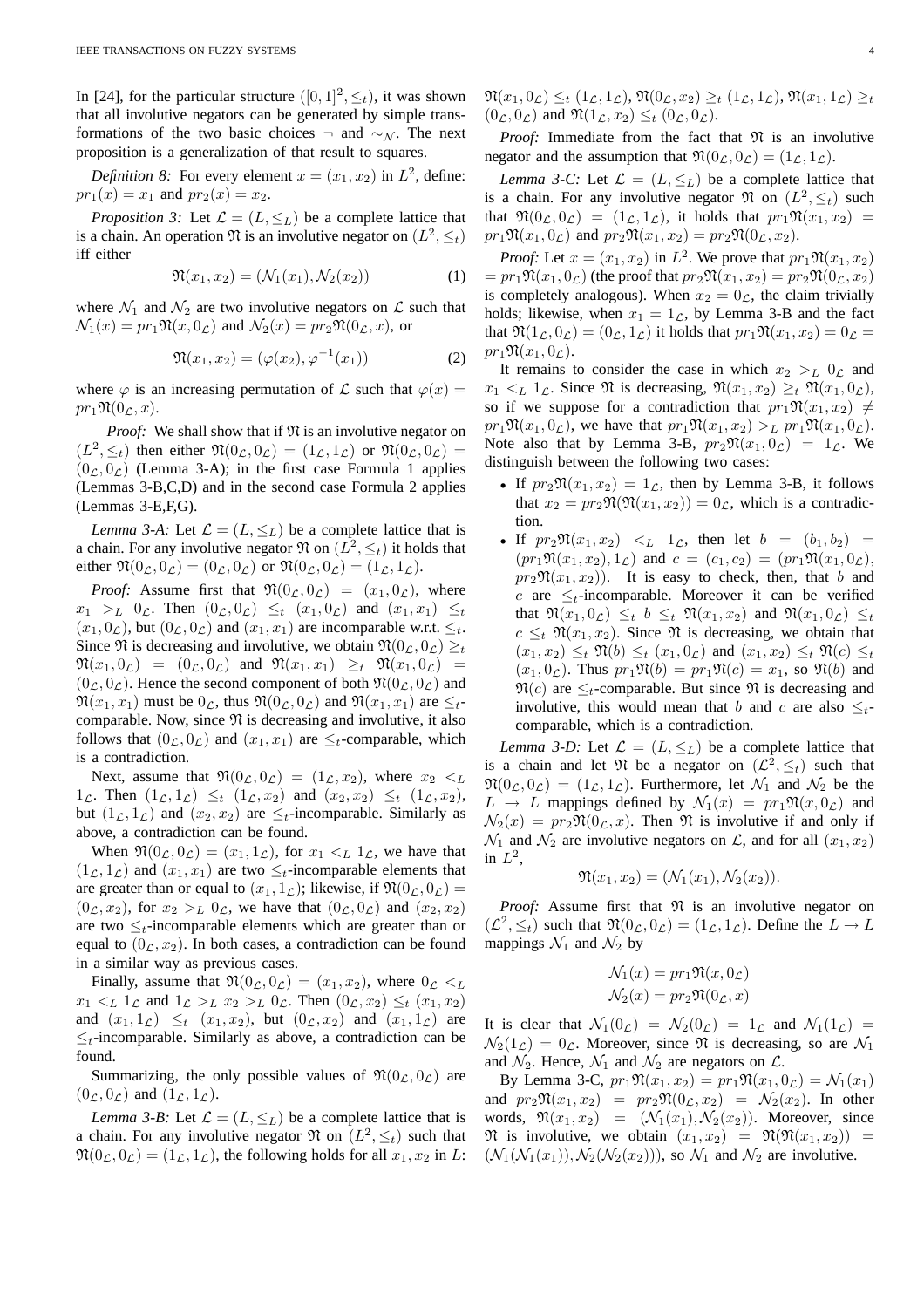Assume conversely that  $\mathcal{N}_1$  and  $\mathcal{N}_2$  are involutive negators on  $\mathcal L$  and define the mapping  $\mathfrak{N}: L^2 \to L^2$  by

$$
\mathfrak{N}(x_1, x_2) = (\mathcal{N}_1(x_1), \mathcal{N}_2(x_2))
$$

Then clearly  $\mathfrak{N}(0_{\mathcal{L}}, 0_{\mathcal{L}}) = (1_{\mathcal{L}}, 1_{\mathcal{L}}), \, \mathfrak{N}(1_{\mathcal{L}}, 0_{\mathcal{L}}) = (0_{\mathcal{L}}, 1_{\mathcal{L}})$ and  $\mathfrak{N}(0_{\mathcal{L}}, 1_{\mathcal{L}}) = (1_{\mathcal{L}}, 0_{\mathcal{L}})$ . Also, since  $\mathcal{N}_1$  and  $\mathcal{N}_2$  are decreasing, so is  $\mathfrak{N}$ . Moreover,  $\mathfrak{N}(\mathfrak{N}(x_1, x_2)) = (\mathcal{N}_1(\mathcal{N}_1(x_1)),$  $\mathcal{N}_2(\mathcal{N}_2(x_2)) = (x_1, x_2)$ , so  $\mathfrak N$  is an involutive negator on  $(\mathcal{L}^2, \leq_t)$ .

*Lemma 3-E:* Let  $\mathcal{L} = (L, \leq_L)$  be a complete lattice that is a chain. For any involutive negator  $\mathfrak{N}$  on  $(L^2, \leq_t)$  such that  $\mathfrak{N}(0_\mathcal{L}, 0_\mathcal{L}) = (0_\mathcal{L}, 0_\mathcal{L})$ , the following holds for all  $x_1, x_2$  in L:  $\mathfrak{N}(x_1, 0_{\mathcal{L}}) \leq_t (0_{\mathcal{L}}, 0_{\mathcal{L}}), \mathfrak{N}(0_{\mathcal{L}}, x_2) \geq_t (0_{\mathcal{L}}, 0_{\mathcal{L}}), \mathfrak{N}(x_1, 1_{\mathcal{L}}) \geq_t$  $(1_{\mathcal{L}}, 1_{\mathcal{L}})$  and  $\mathfrak{N}(1_{\mathcal{L}}, x_2) \leq_t (1_{\mathcal{L}}, 1_{\mathcal{L}}).$ 

*Proof:* Immediate from the involutivity of  $\mathfrak{N}$ , the assumption that  $\Re(0_{\mathcal{L}}, 0_{\mathcal{L}}) = (0_{\mathcal{L}}, 0_{\mathcal{L}})$  and the fact that under that assumption also  $\mathfrak{N}(1_{\mathcal{L}}, 1_{\mathcal{L}}) = (1_{\mathcal{L}}, 1_{\mathcal{L}}).$ 

*Lemma 3-F:* Let  $\mathcal{L} = (L, \leq_L)$  be a complete lattice that is a chain. For any involutive negator  $\mathfrak{N}$  on  $(L^2, \leq_t)$  such that  $\Re(0_{\mathcal{L}}, 0_{\mathcal{L}}) = (0_{\mathcal{L}}, 0_{\mathcal{L}})$ , it holds that  $pr_1\Re(x_1, x_2)$  =  $pr_1\mathfrak{N}(0_\mathcal{L}, x_2)$  and  $pr_2\mathfrak{N}(x_1, x_2) = pr_2\mathfrak{N}(x_1, 0_\mathcal{L})$  for all  $(x_1, x_2)$  in  $L^2$ .

*Proof:* Let  $x = (x_1, x_2)$  be an element in  $L^2$ . We prove that  $pr_1\mathfrak{N}(x_1, x_2) = pr_1\mathfrak{N}(0_{\mathcal{L}}, x_2)$  (the proof that  $pr_2\mathfrak{N}(x_1, x_2) =$  $pr_2\mathfrak{N}(x_1, 0_\mathcal{L})$  is completely analogous). When  $x_1 = 0_\mathcal{L}$ , the claim trivially holds; likewise it is true when  $x_2 = 1_{\mathcal{L}}$ , by Lemma 3-E and the fact that  $\mathfrak{N}(0_{\mathcal{L}}, 1_{\mathcal{L}}) = (1_{\mathcal{L}}, 0_{\mathcal{L}}).$ Assume now that  $x_1 >_L 0_{\mathcal{L}}$ ,  $x_2 <_L 1_{\mathcal{L}}$  and  $pr_1\mathfrak{N}(x_1, x_2) \neq$  $pr_1\mathfrak{N}(0_\mathcal{L}, x_2)$ . Then, since  $\mathfrak{N}$  is decreasing,  $pr_1\mathfrak{N}(x_1, x_2) <_L$  $pr_1\mathfrak{N}(0_\mathcal{L}, x_2)$ . Note also that by Lemma 3-E,  $pr_2\mathfrak{N}(0_\mathcal{L}, x_2)$  =  $0_{\mathcal{L}}$ . We distinguish between the following the cases:

- If  $pr_2\mathfrak{N}(x_1, x_2) = 0_{\mathcal{L}}$ , then by Lemma 3-E, it follows that  $x_1 = pr_1 \mathfrak{N}(\mathfrak{N}(x_1, x_2)) = 0_{\mathcal{L}}$ , which is a contradiction.
- If  $pr_2\Re(x_1, x_2) >_L 0_L$ , then let  $b = (b_1, b_2) =$  $(pr_1\mathfrak{N}(0_{\mathcal{L}}, x_2), pr_2\mathfrak{N}(x_1, x_2))$  and  $c = (c_1, c_2)$  $(pr_1\mathfrak{N}(x_1, x_2), 0_{\mathcal{L}})$ . It is easy to check, then, that b and c are  $\leq_t$ -incomparable. Moreover it can be verified that  $\Re(0_{\mathcal{L}}, x_2) \geq_t b \geq_t \Re(x_1, x_2)$  and  $\Re(0_{\mathcal{L}}, x_2) \geq_t$  $c \geq_t \mathfrak{N}(x_1, x_2)$ . Since  $\mathfrak{N}$  is decreasing, we obtain that  $(x_1, x_2) \geq_t \mathfrak{N}(b) \geq_t (0_{\mathcal{L}}, x_2)$  and  $(x_1, x_2) \geq_t \mathfrak{N}(c) \geq_t$  $(0<sub>C</sub>, x<sub>2</sub>)$ . Thus  $pr_2\mathfrak{N}(b) = pr_2\mathfrak{N}(c) = x_2$ , so  $\mathfrak{N}(b)$  and  $\mathfrak{N}(c)$  are  $\leq_t$ -comparable. But since  $\mathfrak{N}$  is decreasing and involutive, this would mean that b and c are also  $\leq t$ comparable, which is a contradiction.

*Lemma 3-G:* Let  $\mathcal{L} = (L, \leq_L)$  be a complete lattice that is a chain and let  $\mathfrak N$  be a negator on  $(L^2, \leq_t)$  such that  $\Re(0_{\mathcal{L}}, 0_{\mathcal{L}}) = (0_{\mathcal{L}}, 0_{\mathcal{L}})$ . Furthermore, let  $\varphi$  be the  $L \to$ L mapping defined by  $\varphi(x) = pr_1 \mathfrak{N}(0_\mathcal{L}, x)$ . Then  $\mathfrak{N}$  is involutive if and only if  $\varphi$  is an  $\leq_L$ -increasing permutation of L, and for all  $(x_1, x_2)$  in  $L^2$ ,

$$
\mathfrak{N}(x_1, x_2) = (\varphi(x_2), \varphi^{-1}(x_1)).
$$

*Proof:* Assume first that  $\mathfrak N$  is an involutive negator on  $(\mathcal{L}^2, \leq_t)$  such that  $\mathfrak{N}(0_\mathcal{L}, 0_\mathcal{L}) = (0_\mathcal{L}, 0_\mathcal{L})$ . Define the  $L \to L$ 

mappings  $\varphi_1$  and  $\varphi_2$  by

$$
\varphi_1(x) = pr_1 \mathfrak{N}(0_{\mathcal{L}}, x)
$$

$$
\varphi_2(x) = pr_2 \mathfrak{N}(x, 0_{\mathcal{L}})
$$

It is clear that  $\varphi_1(0_\mathcal{L}) = \varphi_2(0_\mathcal{L}) = 0_\mathcal{L}$  and  $\varphi_1(1_\mathcal{L}) =$  $\varphi_2(1_\mathcal{L}) = 1_\mathcal{L}$ . Also, since  $\mathfrak{N}$  is decreasing,  $\varphi_1$  and  $\varphi_2$  are increasing. Moreover, due to the fact that  $\mathfrak N$  is an involutive negator, and since Lemma 3-E asserts that  $pr_2\mathfrak{N}(0_\mathcal{L}, x)$  =  $pr_1\mathfrak{N}(x, 0_\mathcal{L}) = 0_\mathcal{L}$ , it holds that  $\varphi_1$  and  $\varphi_2$  are permutations of  $L$  (i.e., bijections from  $L$  to itself).

By Lemma 3-F, for every element  $(x_1, x_2)$  in  $L^2$  it holds that  $pr_1\mathfrak{N}(x_1, x_2) = pr_1\mathfrak{N}(0_{\mathcal{L}}, x_2) = \varphi_1(x_2)$  and  $pr_2\mathfrak{N}(x_1, x_2) = pr_2\mathfrak{N}(x_1, 0_{\mathcal{L}}) = \varphi_2(x_1)$ . In other words, for every  $(x_1, x_2)$  in  $L^2$ ,  $\mathfrak{N}(x_1, x_2) = (\varphi_1(x_2), \varphi_2(x_1)).$ Moreover, since  $\Re$  is involutive, we have that  $\Re(\Re(x_1, x_2)) =$  $(\varphi_1(\varphi_2(x_1)), \varphi_2(\varphi_1(x_2))) = (x_1, x_2)$ , hence  $\varphi_2 = \varphi_1^{-1}$ .

Assume conversely that  $\varphi$  is an increasing permutation of L and define the mapping  $\mathfrak{N}: L^2 \to L^2$  as follows:

$$
\mathfrak{N}(x_1, x_2) = (\varphi(x_2), \varphi^{-1}(x_1)).
$$

Clearly,  $\mathfrak{N}(0_{\mathcal{L}}, 0_{\mathcal{L}}) = (0_{\mathcal{L}}, 0_{\mathcal{L}}), \, \mathfrak{N}(0_{\mathcal{L}}, 1_{\mathcal{L}}) = (1_{\mathcal{L}}, 0_{\mathcal{L}})$  and  $\mathfrak{N}(1_{\mathcal{L}}, 0_{\mathcal{L}}) = (0_{\mathcal{L}}, 1_{\mathcal{L}})$ . Since  $\varphi$  is increasing,  $\mathfrak{N}$  is decreasing. Moreover,  $\Re(\Re(x_1, x_2)) = (\varphi(\varphi^{-1}(x_1)), \varphi^{-1}(\varphi(x_2))) =$  $(x_1, x_2)$ , so  $\Re$  is an involutive negator on  $(\mathcal{L}^2, \leq_t)$ .

This completes the proof of Lemma 3-G and Proposition 3.

Clearly,  $\sim$ N is obtained from Proposition 3 by Formula 1 where  $\mathcal{N} = \mathcal{N}_1 = \mathcal{N}_2$ , and  $\neg$  is obtained from Formula 2 where  $\varphi$  is the identity permutation of L.

One of the advantages of  $\sim_N$  is that it preserves the following weakened version of the law of the excluded middle.

*Definition 9:* An involutive negator  $N$  on  $\mathcal L$  is called *Kleene negator*, if for all  $x, y$  in  $L$ ,

$$
x \wedge_L \mathcal{N}(x) \leq_L y \vee_L \mathcal{N}(y).
$$

The intuition behind Kleene's condition is that even in a context where excluded middle and/or the contradiction law do not hold, 'intended' contradictions should still not surpass 'intended' tautologies with respect to the truth order. The following claim is easily verified:

*Proposition 4:* If  $N$  is a Kleene negator on  $\mathcal{L}$ , then  $\sim_N$  is a Kleene negator on  $(L^2, \leq_t)$ .

Unlike  $\sim$ <sub>N</sub>, the negator  $\neg$  never satisfies Kleene's condition. To see this, consider, for instance,  $(x_1, x_2) = (1_{\mathcal{L}}, 1_{\mathcal{L}})$  and  $(y_1, y_2) = (0_{\mathcal{L}}, 0_{\mathcal{L}})$ . Then:

$$
(x_1, x_2) \land \neg(x_1, x_2) = (1_{\mathcal{L}}, 1_{\mathcal{L}})
$$
  
\$\leq\_t (0\_{\mathcal{L}}, 0\_{\mathcal{L}})\$  
= (y\_1, y\_2) \lor \neg(y\_1, y\_2).

On the other hand,  $\sim_N$  also has some disadvantages. For instance, it cannot serve as a (bilattice) negation on  $\mathcal{L}^2$  in the sense of Definition 1, since it does not preserve the  $\leq_k$ -order. Indeed, in  $\mathcal{L}_2^2$ , for example, although  $(1,0) \leq_k (1,1)$ , still  $\sim_{\mathcal{N}}(1,0) = (0,1) \not\leq_k (0,0) = \sim_{\mathcal{N}}(1,1).$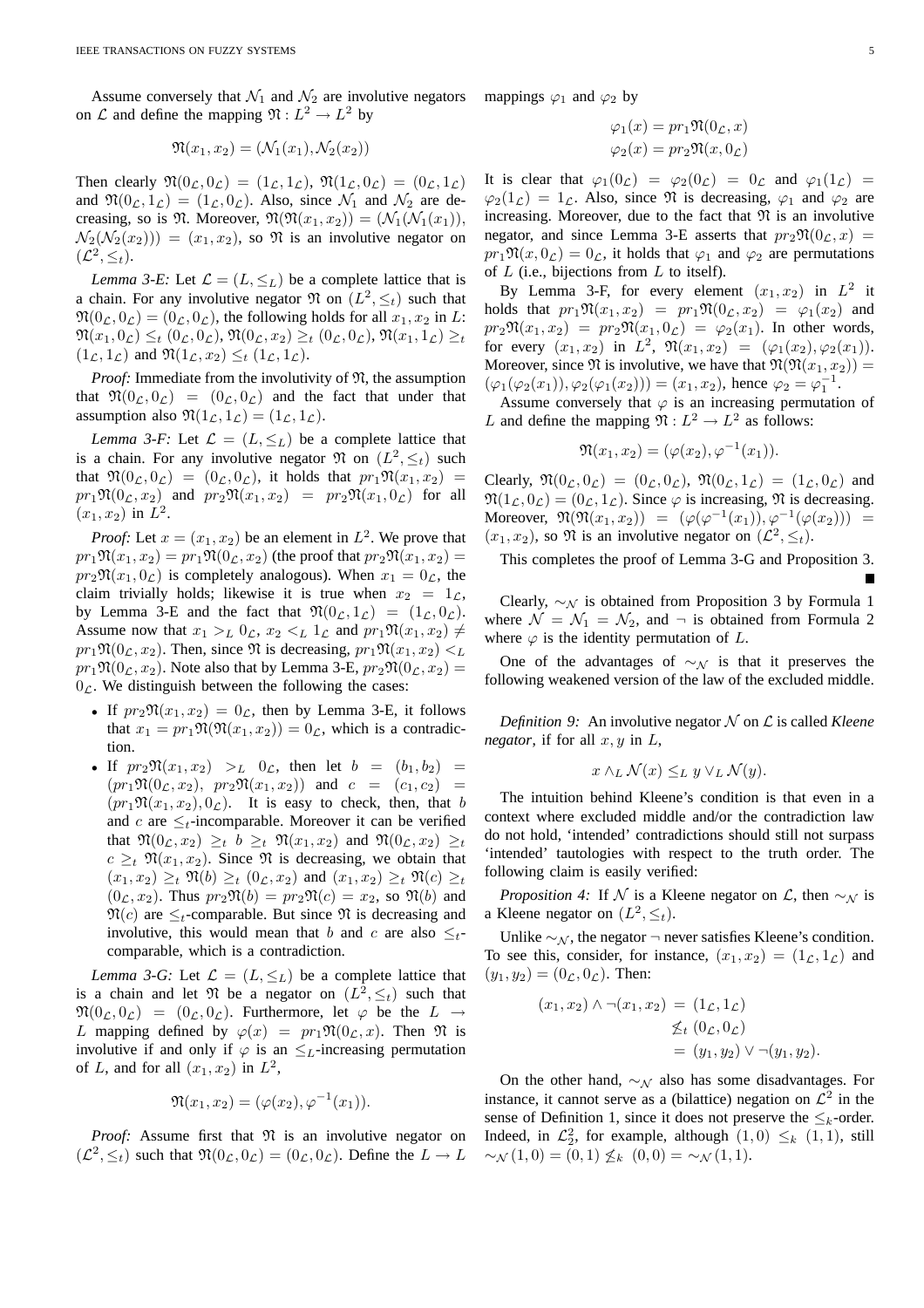Consider now negators in triangles  $\mathcal{I}(\mathcal{L})$ , or — equivalently (see Proposition 2) — in the substructure  $C^{-N}(\mathcal{L})$  of the consistent elements in the square  $\mathcal{L}^2$ . As the following proposition shows, it is rather straightforward to find an analogous definition of  $\neg$  for these structures, while for  $\sim_\mathcal{N}$  this is not possible.

*Proposition 5:* Let  $\mathcal L$  be a complete lattice with an involutive negator N. Then  $C^{-\mathcal{N}}(\mathcal{L})$  is closed under  $\neg$  but not under  $\sim_\mathcal{N}$ .

*Proof:* For the first part of the claim we have to show that if  $(x_1, x_2)$  in  $C^{-\mathcal{N}}(\mathcal{L})$ , so is  $\neg(x_1, x_2)$ . Indeed,  $(x_1, x_2) \leq_k -\mathcal{N}(x_1, x_2) = (\mathcal{N}(x_2), \mathcal{N}(x_1))$  and so  $x_1 \leq_L$  $\mathcal{N}(x_2)$  and  $x_2 \leq_L \mathcal{N}(x_1)$ . Thus,  $\neg(x_1, x_2) = (x_2, x_1) \leq_k$  $(\mathcal{N}(x_1), \mathcal{N}(x_2)) = -\mathcal{N}(x_2, x_1) = -\mathcal{N}(x_1, x_2).$ 

For the second part of the claim, consider e.g.  $(0<sub>L</sub>, 0<sub>L</sub>)$ . Then  $(0_{\mathcal{L}}, 0_{\mathcal{L}})$  is in  $\mathcal{C}^{-\mathcal{N}}(\mathcal{L})$ , since  $(0_{\mathcal{L}}, 0_{\mathcal{L}}) <_{k} (1_{\mathcal{L}}, 1_{\mathcal{L}})$  =  $-\mathcal{N}(0_\mathcal{L}, 0_\mathcal{L})$ . On the other hand,  $\sim_\mathcal{N}(0_\mathcal{L}, 0_\mathcal{L}) = (1_\mathcal{L}, 1_\mathcal{L}) \notin$  $\mathcal{C}^{-\mathcal{N}}(\mathcal{L})$ , since  $(1_{\mathcal{L}}, 1_{\mathcal{L}}) \nless k (0_{\mathcal{L}}, 0_{\mathcal{L}}) = -\mathcal{N}(1_{\mathcal{L}}, 1_{\mathcal{L}}).$ 

Thus, for the negator  $\neg$ , a corresponding triangle operation may be obtained by applying the isomorphism  $f([x_1, x_2]) =$  $(x_1, \mathcal{N}(x_2))$ , used in [22] for the proof of Proposition 2, to obtain an operation  $\mathfrak N$  defined, for every  $[x_1, x_2]$  in  $I(L)$ , by

$$
\mathfrak{N}([x_1, x_2]) = [\mathcal{N}(x_2), \mathcal{N}(x_1)].
$$
\n(3)

Clearly,  $[\mathcal{N}(x_2), \mathcal{N}(x_1)]$  is an interval, and so  $\mathfrak{N}$  is an involutive negator on  $(I(L), \leq_t)$ .

Next we show, as we did for squares (cf. Proposition 3), that Formula 3 is a characterization of involutive negators in many common triangles:

*Definition 10:* For every interval  $x = [x_1, x_2]$  in  $I(L)$ , denote:  $l(x) = x_1$  and  $r(x) = x_2$ .

*Definition 11:* Denote by  $[a, b]$  (respectively,  $[a, b]$ ) the interval [a, b] *without* a (respectively, without b). Denote by  $[a, b]$ the interval without  $a$  and  $b$ .

*Proposition 6:* Let  $\mathcal{L} = (L, \leq_L)$  be a complete lattice that is a chain with at least four elements. An operation  $\mathfrak{N}$  is an involutive negator on  $(I(L), \leq_t)$  iff

$$
\mathfrak{N}([x_1,x_2])=[\mathcal{N}(x_2),\mathcal{N}(x_1)]
$$

where N is an involutive negator on L, such that  $\mathcal{N}(x) =$  $r(\mathfrak{N}[x, 1_{\mathcal{L}}]) = l(\mathfrak{N}[0_{\mathcal{L}}, x]).$ 

*Proof:* In the proof we shall use the following notation:  $D = \{ [x, x] \mid x \in L \}.$ 

*Lemma 6-A:* Let  $\mathcal{L} = (L, \leq_L)$  be a complete lattice that is a chain with at least four elements. For any involutive negator  $\mathfrak{N}$  on  $(I(L), \leq_t)$  it holds that  $\mathfrak{N}([0_{\mathcal{L}}, 1_{\mathcal{L}}]) = [0_{\mathcal{L}}, 1_{\mathcal{L}}].$ 

*Proof:* Assume first that  $\mathfrak{N}([0_{\mathcal{L}}, 1_{\mathcal{L}}]) = [x_1, 1_{\mathcal{L}}]$ , where  $x_1 \in$  $]0_{\mathcal{L}}, 1_{\mathcal{L}}]$ . Then  $[0_{\mathcal{L}}, 1_{\mathcal{L}}] \leq_t [x_1, 1_{\mathcal{L}}]$  and  $[x'_1, x'_1] \leq_t [x_1, 1_{\mathcal{L}}]$ , where  $0_{\mathcal{L}} <_{L} x'_{1} <_{L} 1_{\mathcal{L}}$  if  $x_{1} = 1_{\mathcal{L}}$  (such an  $x'_{1}$  exists since there are at least four elements in L) and  $x'_1 = x_1$ otherwise. Note that  $[0_{\mathcal{L}}, 1_{\mathcal{L}}]$  and  $[x'_1, x'_1]$  are incomparable w.r.t.  $\leq_t$ . Since  $\Re$  is decreasing and involutive,  $\Re([0_L, 1_L]) \geq_t$  $\mathfrak{N}([x_1, 1_{\mathcal{L}}]) = [0_{\mathcal{L}}, 1_{\mathcal{L}}]$  and  $\mathfrak{N}([x'_1, x'_1]) \geq_t [0_{\mathcal{L}}, 1_{\mathcal{L}}]$ , so  $r(\mathfrak{N}([0_{\mathcal{L}},1_{\mathcal{L}}])) = r(\mathfrak{N}([x'_1,x'_1])) = 1_{\mathcal{L}}$ . Hence  $\mathfrak{N}([0_{\mathcal{L}},1_{\mathcal{L}}])$ and  $\mathfrak{N}([x'_1, x'_1])$  are  $\leq_t$ -comparable. Since  $\mathfrak{N}$  is decreasing

and involutive, it follows that  $[0_{\mathcal{L}}, 1_{\mathcal{L}}]$  and  $[x'_1, x'_1]$  are  $\leq_t$ comparable, which is a contradiction.

Assume now that  $\mathfrak{N}([0_{\mathcal{L}},1_{\mathcal{L}}]) = [x_1,x_2]$ , where  $x_2 < 1_{\mathcal{L}}$ . If  $x_1 = x_2$  and  $\sup(L \setminus \{1_{\mathcal{L}}\}) = x_2$ , then, since there at least four elements in L, there exists an  $x_2' \in ]0_{\mathcal{L}}, x_2[$ . Thus,  $[0_{\mathcal{L}}, x_2]$  and  $[x'_2, x'_2]$  are incomparable w.r.t.  $\leq_t$ , but both are smaller than or equal to  $[x_2, x_2]$ . Since  $\Re$  is decreasing, we obtain  $\mathfrak{N}([0_{\mathcal{L}},x_2]) \geq_t [0_{\mathcal{L}},1_{\mathcal{L}}]$  and  $\mathfrak{N}([x_2',x_2']) \geq_t [0_{\mathcal{L}},1_{\mathcal{L}}]$ . Similarly as above, we find a contradiction.

If  $x_1 \lt_L x_2$ , then  $[x_1, 1_L]$  and  $[x_2, x_2]$  are incomparable w.r.t.  $\leq_t$ , but both are greater than  $[x_1, x_2]$ . Since  $\Re$  is decreasing and involutive, it follows  $\mathfrak{N}([x_1, 1_{\mathcal{L}}]) \leq_t [0_{\mathcal{L}}, 1_{\mathcal{L}}]$ and  $\mathfrak{N}([x_2, x_2]) \leq_t [0_{\mathcal{L}}, 1_{\mathcal{L}}]$ . Similarly as above, we find a contradiction.

If  $x_1 = x_2$ , but  $\sup(L \setminus \{1_{\mathcal{L}}\}) >_L x_2$ , then similarly as in the previous case, two incomparable elements can be found which are greater than  $[x_1, x_2]$ , and similarly a contradiction can be obtained.

*Corollary 6-B:* Let  $\mathcal{L} = (L, \leq_L)$  be a complete lattice that is a chain with at least four elements. For any involutive negator  $\mathfrak{N}$  on  $(I(L), \leq_t)$  it holds that  $\mathfrak{N}([0_{\mathcal{L}}, x_2]) \geq_t [0_{\mathcal{L}}, 1_{\mathcal{L}}]$  and  $\mathfrak{N}([x_1, 1_{\mathcal{L}}]) \leq_t [0_{\mathcal{L}}, 1_{\mathcal{L}}],$  for all  $x_1, x_2$  in  $[0_{\mathcal{L}}, 1_{\mathcal{L}}].$ 

*Lemma 6-C:* Let  $\mathcal{L} = (L, \leq_L)$  be a complete lattice that is a chain with at least four elements. For any involutive negator  $\mathfrak{N}$  on  $(I(L), \leq_t)$  it holds that  $r(\mathfrak{N}([x_1, x_2])) = r(\mathfrak{N}([x_1, 1], \mathcal{L}]))$ and  $l(\mathfrak{N}([x_1, x_2])) = l(\mathfrak{N}([0_{\mathcal{L}}, x_2]))$ .

*Proof:* We prove that  $r(\mathfrak{N}(x)) = r(\mathfrak{N}([x_1, 1_{\mathcal{L}}]))$ , for all  $x = [x_1, x_2]$  in  $I(L)$  (the proof that  $l(\mathfrak{N}(x)) = l(\mathfrak{N}([0_{\mathcal{L}}, x_2]))$ ), for all x in  $I(L)$ , is similar). When  $x_2 = 1_{\mathcal{L}}$ , the claim trivially holds, so assume that  $x_2 \lt_L 1_L$ , and that  $r(\mathfrak{N}(x)) \neq$  $r(\mathfrak{N}([x_1, 1_{\mathcal{L}}]))$ . Then, since  $\mathfrak{N}$  is decreasing, we have that  $r(\mathfrak{N}(x)) >_L r(\mathfrak{N}([x_1, 1_{\mathcal{L}}]))$ . Note also that, by Corollary 6-B,  $l(\mathfrak{N}([x_1, 1_{\mathcal{L}}])) = 0_{\mathcal{L}}$ . We discuss the following cases.

• If  $l(\mathfrak{N}(x)) = 0_{\mathcal{L}}$ , then from Corollary 6-B it follows that  $x_2 = r(\mathfrak{N}(\mathfrak{N}(x))) = 1_{\mathcal{L}}$ , which is a contradiction.

• If 
$$
l(\mathfrak{N}(x)) \in [0, r(\mathfrak{N}(x))]
$$
, then let  
\n
$$
b = [\min(r(\mathfrak{N}([x_1, 1_{\mathcal{L}}])), l(\mathfrak{N}(x))), r(\mathfrak{N}([x_1, 1_{\mathcal{L}}]))],
$$
\n
$$
c = [0, r(\mathfrak{N}(x))].
$$

From  $x_2 \leq L \leq 1_{\mathcal{L}}$  it follows that  $[x_1, 1_{\mathcal{L}}] \neq [1_{\mathcal{L}}, 1_{\mathcal{L}}],$ so  $\mathfrak{N}([x_1, 1_{\mathcal{L}}]) \neq [0_{\mathcal{L}}, 0_{\mathcal{L}}]$ . Since from Corollary 6-B it follows that  $l(\mathfrak{N}([x_1, 1_{\mathcal{L}}])) = 0_{\mathcal{L}}$ , we obtain that  $r(\mathfrak{N}([x_1, 1_{\mathcal{L}}])) >_{L} 0_{\mathcal{L}}$ . Hence  $l(b) >_{L} l(c)$ . Since from the assumptions about  $\mathfrak{N}(x)$  it follows that  $r(b) <_L r(c)$ , we find that b and c are  $\leq_t$ -incomparable. It can be easily verified that  $\Re([x_1, 1_{\mathcal{L}}]) \leq_t b \leq_t \Re(x)$  and  $\mathfrak{N}([x_1, 1_{\mathcal{L}}]) \leq_t c \leq_t \mathfrak{N}(x)$ . Since  $\mathfrak{N}$  is decreasing, we obtain that  $x \leq_t \mathfrak{N}(b) \leq_t [x_1, 1_{\mathcal{L}}]$  and  $x \leq_t \mathfrak{N}(c) \leq_t$  $[x_1, 1_{\mathcal{L}}]$ . Thus  $l(\mathfrak{N}(b)) = l(\mathfrak{N}(c)) = x_1$ , so  $\mathfrak{N}(b)$  and  $\mathfrak{N}(c)$  are  $\leq_t$ -comparable. Since  $\mathfrak{N}$  is decreasing and involutive, it follows that b and c are  $\leq_t$ -comparable, which is a contradiction.

*Corollary 6-D:* Let  $\mathcal{L} = (L, \leq_L)$  be a complete lattice that is a chain with at least four elements. For any involutive negator  $\mathfrak{N}$  on  $(I(L), \leq_t)$  it holds that

$$
r(\mathfrak{N}([x_1, x_1])) = r(\mathfrak{N}([x_1, x_2])) = r(\mathfrak{N}([x_1, 1_{\mathcal{L}}])) \text{ and } l(\mathfrak{N}([x_2, x_2])) = l(\mathfrak{N}([x_1, x_2])) = l(\mathfrak{N}([0_{\mathcal{L}}, x_2])),
$$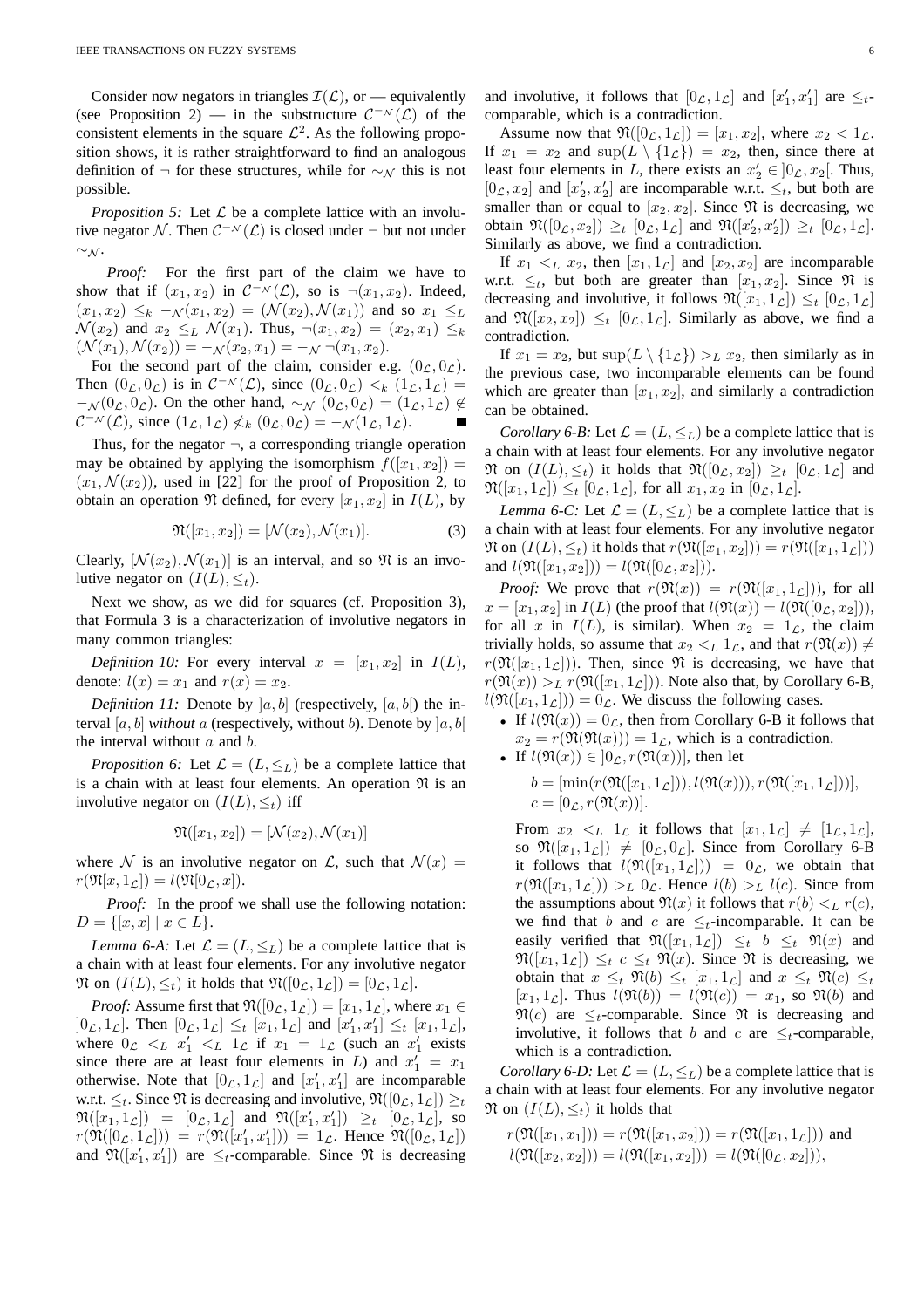for all  $[x_1, x_2]$  in  $I(L)$ .

*Lemma 6-E:* Let  $\mathcal{L} = (L, \leq_L)$  be a complete lattice that is a chain with at least four elements. For any involutive negator  $\mathfrak{N}$  on  $(I(L), \leq_t)$  it holds that  $\mathfrak{N}(D) \subseteq D$ .

*Proof:* Obviously,  $\mathfrak{N}([0_{\mathcal{L}}, 0_{\mathcal{L}}]) = [1_{\mathcal{L}}, 1_{\mathcal{L}}] \in D$  and  $\mathfrak{N}([1_{\mathcal{L}}, 1_{\mathcal{L}}]) = [0_{\mathcal{L}}, 0_{\mathcal{L}}] \in D$ . Assume that there exists an  $x_1$  in  $L \setminus \{0_{\mathcal{L}}, 1_{\mathcal{L}}\}$  such that  $\mathfrak{N}([x_1, x_1]) = [y_1, y_2]$ , with  $y_1, y_2$  in L and  $y_1 <_L y_2$ . From Corollary 6-D it follows that  $r(\mathfrak{N}([y_1, y_1])) = r(\mathfrak{N}([y_1, y_2])) = r([x_1, x_1]) = x_1$ , using the fact that  $\mathfrak N$  is involutive. Furthermore, since  $\mathfrak N$  is a decreasing bijection,  $\mathfrak{N}([y_1, y_1]) >_t \mathfrak{N}([y_1, y_2]) = [x_1, x_1],$ so  $l(\mathfrak{N}([y_1, y_1])) >_L l([x_1, x_1]) = x_1 = r(\mathfrak{N}([y_1, y_1]))$ , which is a contradiction.

*Lemma 6-F:* Let  $\mathcal{L} = (L, \leq_L)$  be a complete lattice that is a chain with at least four elements and let  $\mathfrak N$  be a negator on  $(I(L), \leq_t)$ . Then  $\Re$  is involutive if and only if there exists an involutive negator N on  $(L, \leq_L)$  such that, for all  $[x_1, x_2]$  in  $I(L),$ 

$$
\mathfrak{N}([x_1,x_2]) = [\mathcal{N}(x_2), \mathcal{N}(x_1)].
$$

*Proof:* Assume first that  $\mathfrak N$  is an involutive negator on  $(I(L), \leq_t)$ . Define the mappings  $\mathcal{N}_1 : L \to L$  and  $\mathcal{N}_2 : L \to L$ L as follows:

$$
\mathcal{N}_1(x_1) = r(\mathfrak{N}([x_1, 1_{\mathcal{L}}])),
$$
  

$$
\mathcal{N}_2(x_2) = l(\mathfrak{N}([0_{\mathcal{L}}, x_2])).
$$

Then, from Lemma 6-A it follows that  $\mathcal{N}_1(0_\mathcal{L}) = 1_\mathcal{L}$ . Obviously,  $\mathcal{N}_1(1_\mathcal{L}) = 0_\mathcal{L}$ . Since  $\mathfrak{N}$  is decreasing,  $\mathcal{N}_1$  is decreasing. Hence  $\mathcal{N}_1$  is a negator on  $(L, \leq_L)$ . Similarly,  $\mathcal{N}_2$ is a negator on  $(L, \leq_L)$ .

From Corollary 6-D it follows that

$$
l(\mathfrak{N}(x)) = l(\mathfrak{N}([0_{\mathcal{L}}, x_2])) = \mathcal{N}_2(x_2)
$$
 and  
 $r(\mathcal{N}(x)) = r(\mathfrak{N}([x_1, 1_{\mathcal{L}}])) = \mathcal{N}_1(x_1),$ 

for all  $x = [x_1, x_2]$  in  $I(L)$ . Since from Lemma 6-E it follows that  $\mathfrak{N}([x_1, x_1]) = [\mathcal{N}_2(x_1), \mathcal{N}_1(x_1)]$  is an element of D, for all  $x_1$  in L, we obtain that  $\mathcal{N}_1 = \mathcal{N}_2$ .

Let from now on  $\mathcal{N} = \mathcal{N}_1 = \mathcal{N}_2$ . From Corollary 6-B it follows, for all  $x_1, x_2$  in L,

$$
\mathfrak{N}([x_1, 1_{\mathcal{L}}]) = [0_{\mathcal{L}}, r(\mathfrak{N}([x_1, 1_{\mathcal{L}}]))] = [0_{\mathcal{L}}, \mathcal{N}(x_1)], \mathfrak{N}([0_{\mathcal{L}}, x_2]) = [l(\mathfrak{N}([0_{\mathcal{L}}, x_2])), 1_{\mathcal{L}}] = [\mathcal{N}(x_2), 1_{\mathcal{L}}].
$$

Since  $\mathfrak{N}$  is involutive, we obtain  $[x_1, 1_{\mathcal{L}}] = \mathfrak{N}(\mathfrak{N}([x_1, 1_{\mathcal{L}}])) =$  $\mathfrak{N}([0,\mathcal{N}(x_1)]) = [\mathcal{N}(\mathcal{N}(x_1)), 1,\mathcal{N}]$ , for all  $x_1$  in L. Hence  $\mathcal N$  is involutive.

Assume conversely that  $N$  is an involutive negator on  $(L, \leq_L)$  and define the mapping  $\mathfrak{N} : I(L) \to I(L)$  by, for all  $x = [x_1, x_2]$  in  $I(L)$ ,

$$
\mathfrak{N}(x) = [\mathcal{N}(x_2), \mathcal{N}(x_1)].
$$

Then from the fact that N is a negator on  $(L, \leq_L)$  it easily follows that  $\mathfrak{N}([0_{\mathcal{L}}, 0_{\mathcal{L}}]) = [1_{\mathcal{L}}, 1_{\mathcal{L}}]$  and  $\mathfrak{N}([1_{\mathcal{L}}, 1_{\mathcal{L}}]) = [0_{\mathcal{L}}, 0_{\mathcal{L}}].$ Since  $\mathcal N$  is decreasing,  $\mathfrak N$  is decreasing. So  $\mathfrak N$  is a negator on  $(I(L), \leq_t)$ . Since N is involutive, we obtain that  $\mathfrak{N}(\mathfrak{N}(x)) =$  $\mathfrak{N}([\mathcal{N}(x_2), \mathcal{N}(x_1)]) = [\mathcal{N}(\mathcal{N}(x_1)), \mathcal{N}(\mathcal{N}(x_2))] = x$ , for all x in  $I(L)$ . Hence  $\Re$  is involutive.

This completes the proof of Lemma 6-F and Proposition 6.

Note that Proposition 6 is not true unless the chain  $\mathcal L$  has at least four elements. To see this, consider the following example:

*Example 3:* Consider a mapping  $N$  on  $(I(L_3), \leq_t)$ , defined as follows:

$$
\mathcal{N}([x_1, x_2]) = \begin{cases} \left[\frac{1}{2}, \frac{1}{2}\right], & \text{if } [x_1, x_2] = [0, 1],\\ [0, 1], & \text{if } [x_1, x_2] = \left[\frac{1}{2}, \frac{1}{2}\right],\\ [1 - x_2, 1 - x_1], & \text{otherwise.} \end{cases}
$$

It is easy to check that this is an involutive negator on  $(I(L_3), \leq_t)$ , which is not of the form of Formula 3 (thus it is not generated as described in Proposition 6).

In [36] it is shown that there does not exist a Kleene negator on  $(I([0, 1]), \leq_t)$ . Note, however, that as the following examples show, this does not hold in general for *any* triangle.

*Example 4:* The operation N, defined by  $\mathcal{N}([0, 0]) = [1, 1]$ ,  $\mathcal{N}([1, 1]) = [0, 0]$  and  $\mathcal{N}([0, 1]) = [0, 1]$  is a Kleene negator on  $(I(L_2), \leq_t)$ .

*Example 5:* Consider a mapping  $N$  on  $(I(L_3), \leq_t)$ , defined by  $\mathcal{N}([x_1, x_2]) = [1-x_2, 1-x_1]$ . This is an involutive negator, but it does not satisfy Kleene's condition, since, e.g.,

$$
[0,1] \wedge \mathcal{N}([0,1]) = [0,1] \nleq_t \left[\frac{1}{2}, \frac{1}{2}\right] = \left[\frac{1}{2}, \frac{1}{2}\right] \vee \mathcal{N}\left(\left[\frac{1}{2}, \frac{1}{2}\right]\right).
$$

Note that by a slight modification of this definition we get the involutive negator of Example 3, which *is* a Kleene negator on  $(I(L_3), \leq_t)$ .

In general, we have the following result:

*Proposition 7:* Let  $\mathcal{L} = (L, \leq_L)$  be a complete lattice that is a chain with at least four elements. Then there does not exist a Kleene negator on  $(I(L), \leq_t)$ .

*Proof:* Let N be an involutive negator on  $(I(L), \leq_t)$ . By Lemma 6-A,  $\mathcal{N}([0_{\mathcal{L}}, 1_{\mathcal{L}}]) = [0_{\mathcal{L}}, 1_{\mathcal{L}}]$ . Since L contains more than three elements, there exists an  $x_1 \in ]0, 1, 1]$  for which  $[x_1, x_1]$  is incomparable to  $[0_{\mathcal{L}}, 1_{\mathcal{L}}]$  w.r.t.  $\leq_t$ . Furthermore,  $\mathcal{N}([x_1, x_1])$  is incomparable to  $[0_{\mathcal{L}}, 1_{\mathcal{L}}]$ , since otherwise, if  $\mathcal{N}([x_1, x_1]) \leq_t [0, t]$ , then from Corollary 6-B it would follow that  $[x_1, x_1] \geq_t [0, t]$ , which is a contradiction. Similarly, the assumption  $\mathcal{N}([x_1, x_1]) \geq_t [0_{\mathcal{L}}, 1_{\mathcal{L}}]$  leads to a contradiction. Therefore,  $r(\mathcal{N}([x_1, x_1])) \leq L 1 \mathcal{L}$ .

Now, since  $\mathcal L$  is a chain,  $x \vee_L y = 1_{\mathcal L}$  iff  $(x = 1_{\mathcal L}$  or  $y =$ 1<sub>L</sub>). Thus,  $r([x_1, x_1] \vee \mathcal{N}([x_1, x_1])) = x_1 \vee_L r(\mathcal{N}([x_1, x_1]))$  <  $1_{\mathcal{L}}$ . It follows that  $[0_{\mathcal{L}}, 1_{\mathcal{L}}] \wedge \mathcal{N}([0_{\mathcal{L}}, 1_{\mathcal{L}}]) = [0_{\mathcal{L}}, 1_{\mathcal{L}}] \not\leq t$  $[x_1, x_1] \vee \mathcal{N}([x_1, x_1])$ , and so  $\mathcal N$  is not a Kleene negator on  $(I(L), \leq_t).$ 

## *B. Conjunction and disjunction*

*Definition 12:* A *triangular norm* (a *t-norm*, for short) on a lattice  $\mathcal{L} = (L, \leq_L)$  is a mapping  $\mathcal{T} : L \times L \to L$  that is  $\leq_L$ increasing in both arguments, commutative, associative, and satisfies, for every x in L,  $\mathcal{T}(1_{\mathcal{L}}, x) = x$ .

*Definition 13:* A *triangular conorm* (a *t-conorm*, for short) on a lattice  $\mathcal{L} = (L, \leq_L)$  is a mapping  $\mathcal{S} : L \times L \rightarrow L$  that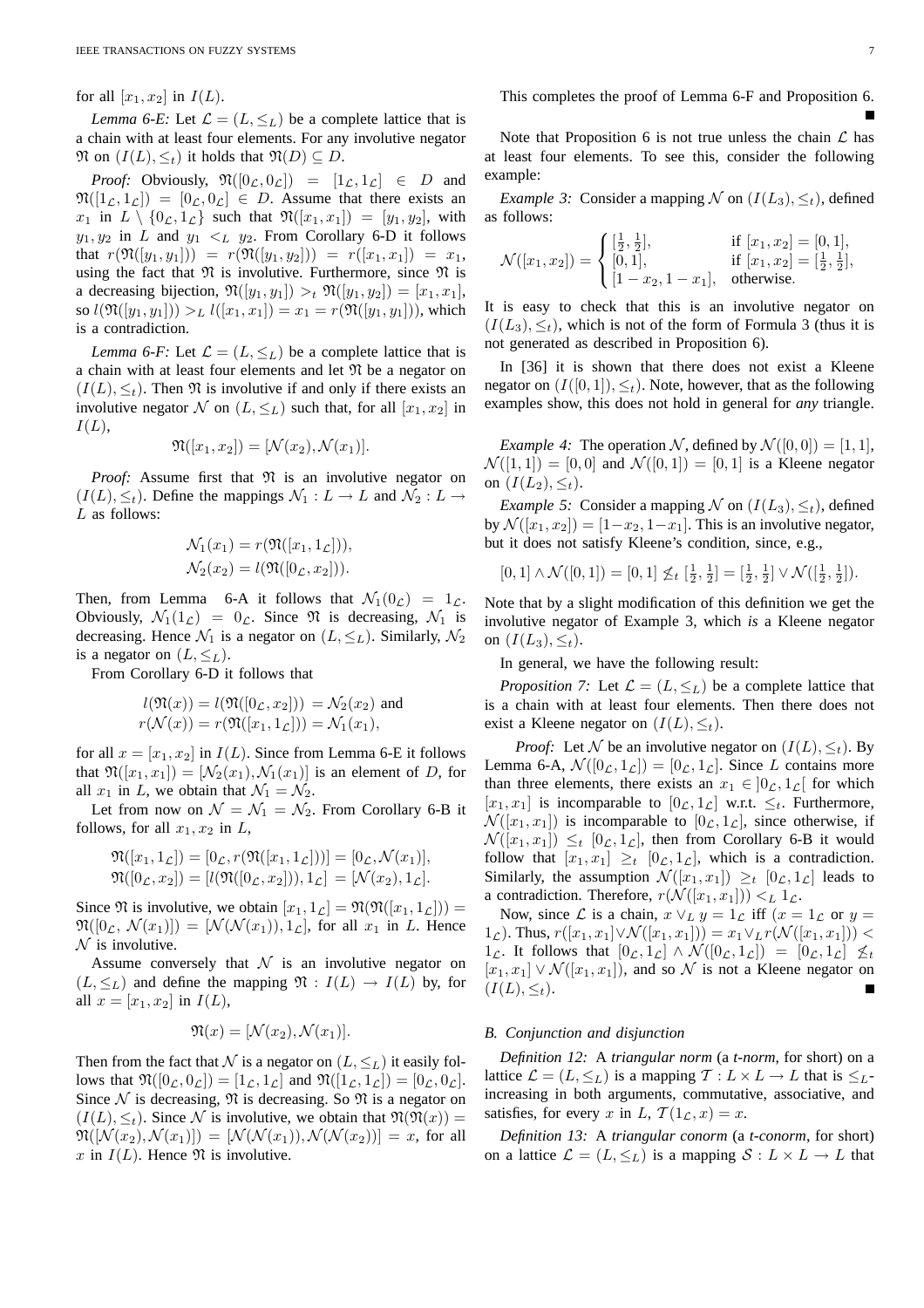is  $\leq_L$ -increasing in both arguments, commutative, associative, and satisfies, for every x in L,  $S(0<sub>L</sub>, x) = x$ .

Given a pre-bilattice  $\mathcal{B} = (B, \leq_t, \leq_k)$ , its  $\leq_t$ -meet  $\wedge$ and  $\leq_k$ -meet  $\otimes$  are clearly t-norms on  $(B, \leq_k)$  and  $(B, \leq_k)$ , respectively. Also, the  $\leq_t$ -join  $\vee$  and the  $\leq_k$ -join  $\oplus$  of  $\mathcal B$  are t-conorms on  $(B, \leq_t)$ , and  $(B, \leq_k)$ , respectively. This implies that for a complete lattice  $\mathcal{L} = (L, \leq)$  with a meet  $\wedge_L$  and a join  $\vee_L$ , the following operations are t-norms on  $(L^2, \leq_t)$ and  $(L^2, \leq_k)$ , respectively:

$$
\mathcal{T}_{\leq t}((x_1, x_2), (y_1, y_2)) = (x_1 \wedge_L y_1, x_2 \vee_L y_2),
$$
  

$$
\mathcal{T}_{\leq t}((x_1, x_2), (y_1, y_2)) = (x_1 \wedge_L y_1, x_2 \wedge_L y_2).
$$

Similarly, the operations below are, respectively, t-conorms on  $(L^2, \leq_t)$  and  $(L^2, \leq_k)$ :

$$
\mathcal{S}_{\leq_t}((x_1, x_2), (y_1, y_2)) = (x_1 \vee_L y_1, x_2 \wedge_L y_2),
$$
  

$$
\mathcal{S}_{\leq_k}((x_1, x_2), (y_1, y_2)) = (x_1 \vee_L y_1, x_2 \vee_L y_2).
$$

Clearly,  $\mathcal{T}_{\leq t}$  is the  $\leq_t$ -greatest t-norm on  $(L^2, \leq_t)$  and  $\mathcal{T}_{\leq_k}$ is the  $\leq_k$ -greatest t-norm on  $(L^2, \leq_k)$ . Also, it is easy to see that  $S_{\leq t}$  and  $S_{\leq k}$  are, respectively, the  $\leq t$ -smallest t-conorm on  $(L^2, \leq_t)$  and the  $\leq_k$ -smallest t-conorm on  $(L^2, \leq_k)$ .

Interestingly, as the following proposition shows, the  $\leq_k$ extreme t-(co)norms are definable by the  $\leq_t$ -extreme t-(co)norms and the other way around (see also [37]).

*Proposition 8:* In every square  $\mathcal{L}^2$ ,

1) 
$$
T_{\leq k}((x_1, x_2), (y_1, y_2))
$$
  
\n
$$
= S_{\leq t} \Big( S_{\leq t} \Big( T_{\leq t}((x_1, x_2), (0_{\mathcal{L}}, 0_{\mathcal{L}})),
$$
  
\n
$$
T_{\leq t}((y_1, y_2), (0_{\mathcal{L}}, 0_{\mathcal{L}})) \Big), T_{\leq t}((x_1, x_2), (y_1, y_2)) \Big),
$$
  
\n2) 
$$
S_{\leq k}((x_1, x_2), (y_1, y_2))
$$
  
\n
$$
= S_{\leq t} \Big( S_{\leq t} \Big( T_{\leq t}((x_1, x_2), (1_{\mathcal{L}}, 1_{\mathcal{L}})),
$$
  
\n
$$
T_{\leq t}((y_1, y_2), (1_{\mathcal{L}}, 1_{\mathcal{L}})) \Big), T_{\leq t}((x_1, x_2), (y_1, y_2)) \Big),
$$
  
\n3) 
$$
T_{\leq t}((x_1, x_2), (y_1, y_2))
$$
  
\n
$$
= S_{\leq k} \Big( S_{\leq k} \Big( T_{\leq k}((x_1, x_2), (0_{\mathcal{L}}, 1_{\mathcal{L}})),
$$
  
\n
$$
T_{\leq k}((y_1, y_2), (0_{\mathcal{L}}, 1_{\mathcal{L}})) \Big), T_{\leq k}((x_1, x_2), (y_1, y_2)) \Big),
$$
  
\n4) 
$$
T_{\leq t}((x_1, x_2), (y_1, y_2))
$$
  
\n
$$
= S_{\leq k} \Big( S_{\leq k} \Big( T_{\leq k}((x_1, x_2), (1_{\mathcal{L}}, 0_{\mathcal{L}})) \Big)
$$

$$
= \mathcal{S}_{\leq k} \Big( \mathcal{S}_{\leq k} \Big( \mathcal{T}_{\leq k} ((x_1, x_2), (1_{\mathcal{L}}, 0_{\mathcal{L}})), \\ \mathcal{T}_{\leq k} ((y_1, y_2), (1_{\mathcal{L}}, 0_{\mathcal{L}})) \Big), \mathcal{T}_{\leq k} ((x_1, x_2), (y_1, y_2)) \Big)
$$

.

*Proof:* We show only part 1); the proof of the other parts is similar.

$$
\mathcal{S}_{\leq t} \Big( \mathcal{S}_{\leq t} \Big( \mathcal{T}_{\leq t} ((x_1, x_2), (0_{\mathcal{L}}, 0_{\mathcal{L}})), \mathcal{T}_{\leq t} ((y_1, y_2), (0_{\mathcal{L}}, 0_{\mathcal{L}})) \Big),
$$
  
\n
$$
\mathcal{T}_{\leq t} ((x_1, x_2), (y_1, y_2)) \Big)
$$
  
\n
$$
= \mathcal{S}_{\leq t} \Big( \mathcal{S}_{\leq t} \Big( (x_1 \wedge_L 0_{\mathcal{L}}, x_2 \vee_L 0_{\mathcal{L}}), (y_1 \wedge_L 0_{\mathcal{L}}, y_2 \vee_L 0_{\mathcal{L}}) \Big),
$$
  
\n
$$
(x_1 \wedge_L y_1, x_2 \vee_L y_2) \Big)
$$
  
\n
$$
= \mathcal{S}_{\leq t} \Big( \mathcal{S}_{\leq t} ((0_{\mathcal{L}}, x_2), (0_{\mathcal{L}}, y_2)), (x_1 \wedge_L y_1, x_2 \vee_L y_2) \Big)
$$
  
\n
$$
= \mathcal{S}_{\leq t} ((0_{\mathcal{L}}, x_2 \wedge_L y_2), (x_1 \wedge_L y_1, x_2 \vee_L y_2))
$$
  
\n
$$
= (x_1 \wedge_L y_1, x_2 \wedge_L y_2 \wedge_L (x_2 \vee_L y_2)).
$$

By the absorption law,  $y_2 = y_2 \wedge_L (x_2 \vee_L y_2)$ , so the element in the last line above is equal to  $(x_1 \wedge_L y_1, x_2 \wedge_L y_2)$ , which is  $\mathcal{T}_{\leq k}((x_1,x_2),(y_1,y_2)).$ 

The definition of  $\mathcal{T}_{\leq t}$ ,  $\mathcal{S}_{\leq t}$ ,  $\mathcal{T}_{\leq k}$ , and  $\mathcal{S}_{\leq k}$  is an example of an effective way of generating t-(co)norms on (substructures of) squares  $\mathcal{L}^2$  by taking advantage of existing connectives on the underlying lattice  $\mathcal{L}$ . Intuitively, this amounts to a kind of divide-and-conquer strategy, where conjunction and disjunction on  $\mathcal{L}^2$  are split up into simpler operations on  $\mathcal{L}$ . This leads us to define the notion of  $\mathcal{L}$ -representability.<sup>4</sup>

*Definition 14:* Let  $\mathcal{L} = (L, \leq_L)$  be a complete lattice. A t-norm  $\mathfrak T$  on  $(L^2, \leq_t)$  (respectively, a t-conorm  $\mathfrak S$ ) is called *C*-representable, if there exist a t-norm  $T$  and a t-conorm  $S$ on  $\mathcal L$  (respectively, a t-conorm  $\mathcal S'$  and a t-norm  $\mathcal T'$  on  $\mathcal L$ ) such that, for every  $(x_1, x_2), (y_1, y_2)$  in  $L^2$ ,

$$
\mathfrak{T}((x_1, x_2), (y_1, y_2)) = (\mathcal{T}(x_1, y_1), \mathcal{S}(x_2, y_2))
$$
 (4)

$$
\mathfrak{S}((x_1,x_2),(y_1,y_2))=(\mathcal{S}'(x_1,y_1),T'(x_2,y_2))\qquad(5)
$$

 $T$  and  $S$  (resp.  $S'$  and  $T'$ ) are called the *representants* of  $\mathfrak T$  $(resp. \mathfrak{S}).$ 

Analogously, *L*-representable t-(co)norms on  $(L^2, \leq_k)$  can be defined in the obvious way. In the sequel, if the identity of the lattice is clear from the context, we shall simply be speaking about representable t-(co)norms.

The above definition allows a straightforward construction of t-(co)norms by operations that meet Definitions 12 and 13; it suffices to take *any* t-norm  $T$  and t-conorm  $S$  on  $\mathcal{L}$ , and to use them as representants in formulas (4) and (5) above. The converse, however, is not true; not any t-(co)norm on  $\mathcal{L}^2$ can be obtained by a representation. For instance, in [39] it is shown that the mapping  $\mathcal{T} : [0, 1]^2 \to [0, 1]$ , given by:

$$
T((x_1, x_2), (y_1, y_2))
$$
  
= (min(x<sub>1</sub>, y<sub>1</sub>, max(x<sub>2</sub>, y<sub>2</sub>)), min(x<sub>2</sub>, y<sub>2</sub>)) (6)

is indeed a t-norm on  $([0,1]^2, \leq_k)$ , but clearly it is not  $\mathcal{L}$ representable, since its first component also depends on  $x_2$ and  $y_2$ .

*Proposition 9:* Let  $\mathfrak T$  (respectively,  $\mathfrak S$ ) be an  $\mathcal L$ -representable t-norm (respectively, t-conorm) on  $(L^2, \leq_t)$ . Then  $\mathfrak T$ (respectively,  $\mathfrak{S}$ ) is monotonic w.r.t. both  $\leq_t$  and  $\leq_k$ .

The same property holds for  $\mathcal{L}$ -representable t-(co)norms w.r.t.  $(L^2, \leq_k)$ .

*Proof:* Let T be a t-norm and S a t-conorm on  $(L, \leq_L)$ . Consider the *L*-representable t-norm  $\mathfrak T$  on  $(L^2, \leq_t)$ , defined by  $\mathfrak{T}((x_1, x_2), (y_1, y_2)) = (\mathcal{T}(x_1, y_1), \mathcal{S}(x_2, y_2))$ , and suppose that  $(x_1, x_2) \leq_k (x_1', x_2')$ . Then  $x_1 \leq_L x_1'$  and  $x_2 \leq_L$  $x'_2$ , and so, for every y in L,  $\mathcal{T}(x_1, y) \leq_L \mathcal{T}(x'_1, y)$  and  $S(x_2, y) \leq_L S(x'_2, y)$ . This implies that for every  $(y_1, y_2)$ in  $L^2$ ,  $(\mathcal{T}(x_1, y_1), \mathcal{S}(x_2, y_2)) \leq_k (\mathcal{T}(x'_1, y_1), \mathcal{S}(x'_2, y_2))$ , and therefore  $\mathfrak{T}((x_1, x_2), (y_1, y_2)) \leq_k \mathfrak{T}((x'_1, x'_2), (y_1, y_2))$ . The proof of the other cases is similar.

When a t-norm is not  $\mathcal{L}$ -representable the proposition above is no longer true.

<sup>4</sup>This definition extends the notion of *t-representability*, introduced in [38]. To avoid confusion with the  $\leq_t$ -ordering of a bilattice, we will not use the latter terminology in this paper.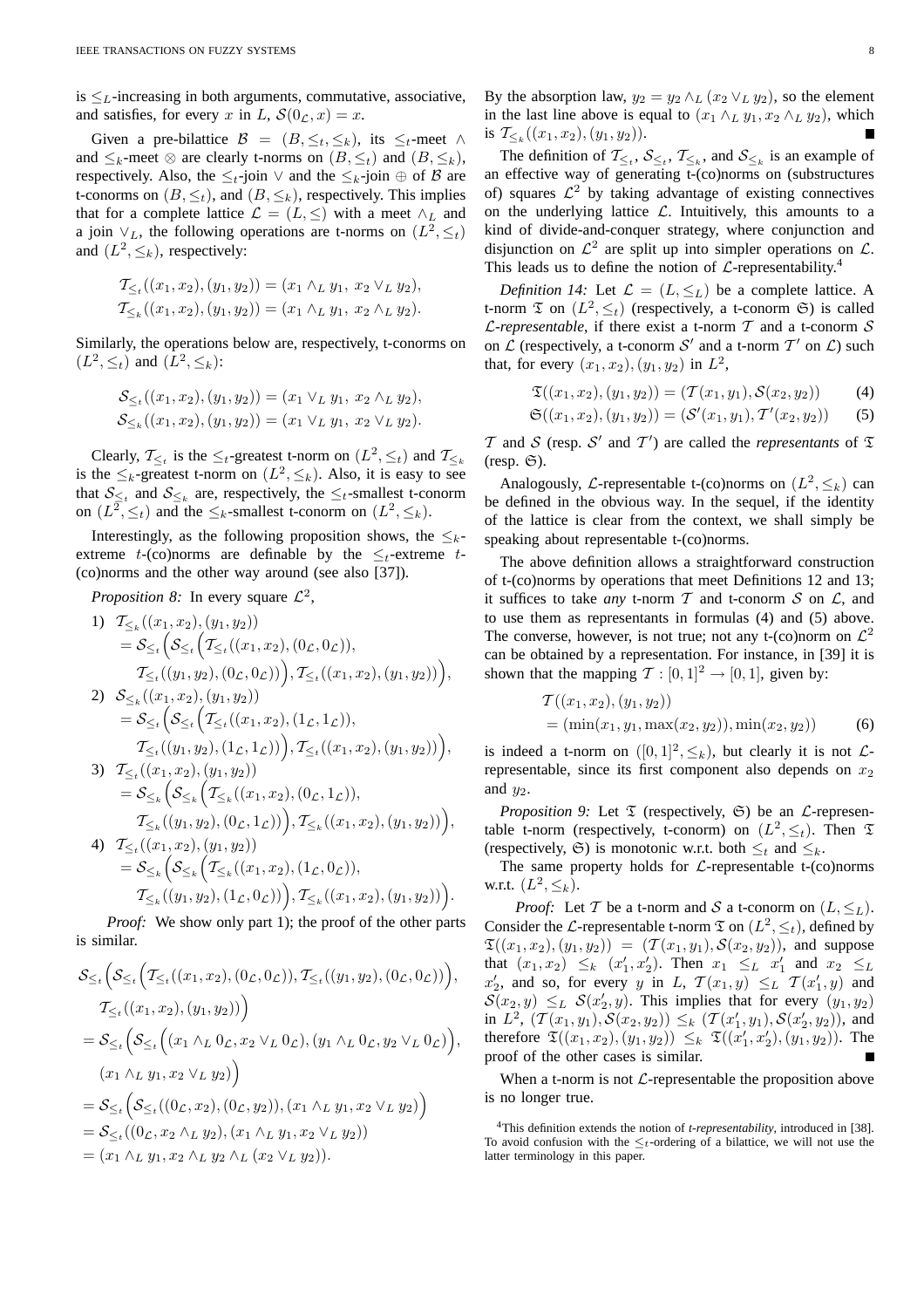*Example 6:* Let  $T$  be the t-norm defined in Formula (6) above. Consider  $(x_1, x_2) = (0.5, 1), (x'_1, x'_2) = (0.5, 0),$  and  $(y_1, y_2) = (1, 0)$ . Then  $(x_1, x_2) \leq_t (x'_1, x'_2)$ , but

$$
T((x_1, x_2), (y_1, y_2)) = (\min(0.5, 1, \max(1, 0)), \min(1, 0))
$$
  
= (0.5, 0),

$$
T((x'_1, x'_2), (y_1, y_2)) = (\min(0.5, 1, \max(0, 0)), \min(0, 0))
$$
  
= (0, 0).

Hence,  $T((x_1, x_2), (y_1, y_2)) \nleq_t T((x'_1, x'_2), (y_1, y_2)).$ 

Next we relate t-norms and t-conorms by appropriate negators. A natural way of doing so is to impose de Morgan's laws.

*Definition 15:* Let  $T$  be a t-norm on  $\mathcal{L}$ , and let  $\mathcal{N}$  be an involutive negator on  $\mathcal{L}$ . The *N*-dual of  $\mathcal{T}$  is a t-conorm  $\mathcal{S}$  on  $\mathcal L$  defined by

$$
\mathcal{S}(x, y) = \mathcal{N}(\mathcal{T}(\mathcal{N}(x), \mathcal{N}(y))).
$$

The  $\mathcal N$ -dual of a given t-conorm is defined as a t-norm on  $\mathcal L$  in a similar way.

It is interesting to note that for  $\mathcal{L}$ -representable t-norms with N-dual representants on e.g.  $(L^2, \leq_t)$ , the choice of the negator  $\sim$ N or  $\sim$  does not affect the identity of the dual tconorm.

*Proposition 10:* Suppose that  $\mathfrak T$  is an  $\mathcal L$ -representable tnorm on  $(L^2, \leq_t)$  with representants  $(\mathcal{T}, \mathcal{S})$ , such that  $\mathcal T$  is the N-dual t-norm of S and N is an involutive negator on  $\mathcal{L}$ . Then the ( $\sim_{\mathcal{N}}$ )-dual and the ( $\neg$ )-dual of  $\mathfrak T$  are the same.

*Proof:* For 
$$
(x_1, x_2), (y_1, y_2)
$$
 in  $L^2$  we have,  
\n
$$
\neg \mathfrak{T}(\neg(x_1, x_2), \neg(y_1, y_2)) = \neg(\mathcal{T}(x_2, y_2), \mathcal{S}(x_1, y_1))
$$
\n
$$
= (\mathcal{S}(x_1, y_1), \mathcal{T}(x_2, y_2)),
$$

and

$$
\sim_{\mathcal{N}} \mathfrak{T}(\sim_{\mathcal{N}} (x_1, x_2), \sim_{\mathcal{N}} (y_1, y_2))
$$
  
= 
$$
\sim_{\mathcal{N}} (\mathcal{T}(\mathcal{N}(x_1), \mathcal{N}(y_1)), \mathcal{S}(\mathcal{N}(x_2), \mathcal{N}(y_2)))
$$
  
= 
$$
(\mathcal{N}(\mathcal{T}(\mathcal{N}(x_1), \mathcal{N}(y_1))), \mathcal{N}(\mathcal{S}(\mathcal{N}(x_2), \mathcal{N}(y_2))))
$$
  
= 
$$
(\mathcal{S}(x_1, y_1), \mathcal{T}(x_2, y_2)).
$$

Thus,

$$
\neg \mathfrak{T}(\neg (x_1, x_2), \neg (y_1, y_2))
$$
  
=  $\sim_{\mathcal{N}} \mathfrak{T}(\sim_{\mathcal{N}} (x_1, x_2), \sim_{\mathcal{N}} (y_1, y_2)).$ 

A similar discussion as above also applies to the definitions of t-(co)norms on (substructures of) the triangle  $\mathcal{I}(\mathcal{L})$ , with the caveat that

- 1) there are neither t-norms nor t-conorms on  $(I(L), \leq_k)$ , and
- 2) in the choice of representants on  $\mathcal L$  it must be assured that the resulting composite operation always yields an element of  $I(L)$ .

## *C. Implication*

*Definition 16:* An *implicator* on a lattice  $\mathcal{L} = (L, \leq_L)$  is a mapping  $\mathcal{I}: L \times L \to L$  that is  $\leq_L$ -increasing in its first component and  $\leq_L$ -decreasing in its second component, such that

$$
\mathcal{I}(0_{\mathcal{L}}, 0_{\mathcal{L}}) = 1_{\mathcal{L}}, \quad \mathcal{I}(1_{\mathcal{L}}, 0_{\mathcal{L}}) = 0_{\mathcal{L}}, \mathcal{I}(0_{\mathcal{L}}, 1_{\mathcal{L}}) = 1_{\mathcal{L}}, \quad \mathcal{I}(1_{\mathcal{L}}, 1_{\mathcal{L}}) = 1_{\mathcal{L}}.
$$

Given a t-norm  $T$  and an implicator  $T$  on  $\mathcal{L}$ , it is usual to require the soundness of *fuzzy modus ponens*, i.e. for  $a, b, x, y$ in L, it should hold that

if 
$$
a \leq_L x
$$
 and  $b \leq_L \mathcal{I}(x, y)$ , then  $\mathcal{T}(a, b) \leq_L y$ .

In particular, therefore, if for some z in L,  $z \leq_L T(x, y)$  then  $T(x, z) \leq_L y$ . On the other hand, to allow  $T(x, y)$  to be as large as possible, one would like to require the converse, that  $T(x, z) \leq_L y$  implies  $z \leq_L T(x, y)$ . Eventually, then,

$$
\mathcal{T}(x, z) \leq_L y \Leftrightarrow z \leq_L \mathcal{I}(x, y) \tag{7}
$$

a condition which is known also as the *residuation principle*, and which leads to the following class of implicators:

*Definition 17:* Let T be a t-norm on L. An R*-implicator*  $\mathcal{I}_{\mathcal{T}}$  (the *residuum* of  $\mathcal{T}$ ) is defined, for every  $x, y$  in  $L$ , by  $\mathcal{I}_{\mathcal{T}}(x,y) = \sup \{z \in L \mid \mathcal{T}(x,z) \leq_L y\}.$ 

*Note 2:* In [40, Property 2.48], it was shown that (7) holds if and only if  $\mathcal{I} = \mathcal{I}_{\mathcal{T}}$  and if  $\mathcal{T}$  satisfies, for any set  $\{x_i\}_{i \in I}$ in L,  $\mathcal{T}(\sup_{i \in I} x_i, y) = \sup_{i \in I} \mathcal{T}(x_i, y)$ .

In the sequel, we will say that a t-norm  $T$  satisfies the residuation principle if (7) holds for T together with  $\mathcal{I} = \mathcal{I}_{\mathcal{T}}$ . The following proposition will be important for our further exposition:

*Proposition 11:* Let  $\mathcal{L} = (L, \leq_L)$  be a complete lattice and T a t-norm on  $(L^2, \leq_t)$  satisfying the residuation principle. Then  $T$  is  $L$ -representable.

*Proof:* In [41] it was proven that if T satisfies  $T(x \vee y,$  $z$ ) =  $T(x, z) \vee T(y, z)$ , then T is *L*-representable. Now, the claim immediately follows from Note 2.

Another definition of a family of implicators is motivated by the classical definition of the material implication  $x \rightarrow y$ as  $\neg x \lor y$ .

*Definition 18:* Let S be a t-conorm and N a negator on  $\mathcal{L}$ . The *S*-implicator  $I_{S,N}$  (generated by *S* and *N*) is defined for every x, y in L by  $\mathcal{I}_{\mathcal{S},\mathcal{N}}(x,y) = \mathcal{S}(\mathcal{N}(x), y)$ .

It is easy to verify that each  $R$ -implicator and each  $S$ implicator is in particular an implicator. Moreover, these definitions reveal that very often implicators are linked to "simpler" connectives. Also, we can exploit the classical equivalence between the formulas  $x \to f$  and  $\neg x$ , to define the following special kind of negator on  $\mathcal{L}$ .

*Definition 19:* Let  $\mathcal{L} = (L, \leq)$  be a complete lattice with an implicator *I*. The *induced negator* of *I* is a mapping  $\mathcal{N}_{\mathcal{I}}$ , defined for every x in L by  $\mathcal{N}_{\mathcal{I}}(x) = \mathcal{I}(x, 0_{\mathcal{L}})$ .

Examples of all the above operations on bilattice-based squares and triangles are thus easy to generate using the constructs introduced in the previous sections. As an illustration, and in view of its importance for the sequel, the following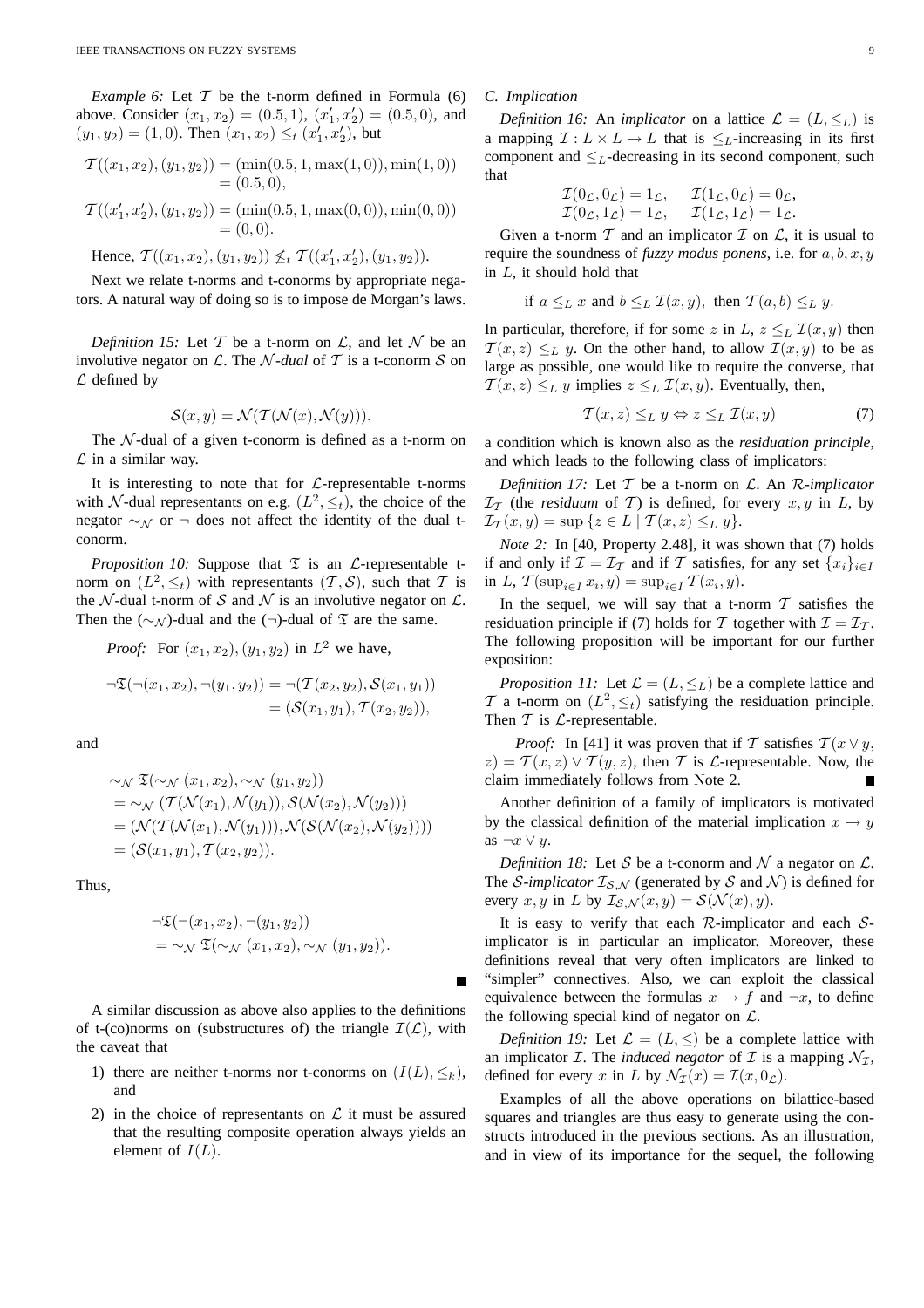proposition derives an explicit representation of  $\mathcal{R}$ -implicators of *L*-representable t-norms on  $(L^2, \leq_t)$ .

*Proposition 12:* Let  $\mathcal{L} = (L, \leq_L)$  be a complete lattice and let  $\mathfrak T$  be an  $\mathcal L$ -representable t-norm on  $(L^2, \leq_t)$  with representants  $T$  and  $S$ , where  $S$  is the  $N$ -dual t-conorm of a t-norm  $T'$  for some involutive negator N. Then, for every  $(x_1, x_2), (y_1, y_2)$  in  $L^2$ ,

$$
\mathcal{I}_{\mathfrak{T}}((x_1, x_2), (y_1, y_2))
$$
  
=  $(\mathcal{I}_{\mathcal{T}}(x_1, y_1), \mathcal{N}(\mathcal{I}_{\mathcal{T}'}(\mathcal{N}(x_2), \mathcal{N}(y_2))))$ .

*Proof:* Indeed,

$$
\mathcal{I}_{\mathfrak{T}}((x_1, x_2), (y_1, y_2))
$$
\n
$$
= \sup\{(\gamma_1, \gamma_2) \in L^2 \mid \mathfrak{T}((x_1, x_2), (\gamma_1, \gamma_2)) \leq_t y\}
$$
\n
$$
= \sup\{(\gamma_1, \gamma_2) \in L^2 \mid \mathfrak{T}(x_1, \gamma_1) \leq_L y_1
$$
\nand  $\mathcal{S}(x_2, \gamma_2) \geq_L y_2\}$ \n
$$
= (\sup\{\gamma_1 \in L \mid \mathcal{T}(x_1, \gamma_1) \leq_L y_1\},
$$
\n
$$
\inf\{\gamma_2 \in L \mid \mathcal{S}(x_2, \gamma_2) \geq_L y_2\})
$$
\n
$$
= (\mathcal{I}_{\mathcal{T}}(x_1, y_1), \inf\{\gamma_2 \in L \mid \mathcal{N}(\mathcal{T}'(\mathcal{N}(x_2), \mathcal{N}(\gamma_2)))\}
$$
\n
$$
\geq_L y_2\})
$$
\n
$$
= (\mathcal{I}_{\mathcal{T}}(x_1, y_1), \inf\{\gamma_2 \in L \mid \mathcal{T}'(\mathcal{N}(x_2), \mathcal{N}(\gamma_2))\}
$$
\n
$$
\leq_L \mathcal{N}(y_2)\})
$$
\n
$$
= (\mathcal{I}_{\mathcal{T}}(x_1, y_1), \mathcal{N}(\sup\{\gamma_2 \in L \mid \mathcal{T}'(\mathcal{N}(x_2), \gamma_2)\}
$$
\n
$$
\leq_L \mathcal{N}(y_2)\}))
$$
\n
$$
= (\mathcal{I}_{\mathcal{T}}(x_1, y_1), \mathcal{N}(\mathcal{I}_{\mathcal{T}'}(\mathcal{N}(x_2), \mathcal{N}(y_2))))
$$

The question of implicator classification, i.e., which particular instance to use in which case, has received considerable attention in the literature. A comprehensive account for the situation in the lattice  $(I([0, 1]), \leq_t)$  appears in [25] and  $([0, 1]^2, \leq_t)$  is examined in [24] and [36].

Here, in the context of bilattices, it is in particular interesting to investigate the light that implicators shed on the choice of the 'right' negator. To that aim, first observe that in classical bilattices, the most 'natural' R-implicator, i.e. the one based on ∧, coincides with an S-implicator on condition that the associated negator is chosen as  $\sim$  (i.e., the combination  $-\neg$ ):

*Proposition 13:* Let  $\mathcal{B} = (B, \leq_t, \leq_k, \neg)$  be a classical bilattice with conflation –. Then  $\mathcal{I}_{\wedge} = \mathcal{I}_{(\vee,\sim)}$ , and so  $\mathcal{I}_{\wedge}$ is both an S-implicator and an R-implicator on  $(B, \leq_t)$ .

*Proof:* First, as ∧ is a t-norm, ∨ is a t-conorm, and  $\mathcal{N}(x) = -\neg x$  is a negator of  $(B, \leq_t)$ ,  $\mathcal{I}_\wedge$  is indeed an R-implicator and  $\mathcal{I}_{(\vee, -\neg)}$  is an S-implicator. Second, by Definition 2 and Proposition 1, in every classical bilattice it holds that  $a \wedge -\neg a = f$  for every a in B. Now, for every a, b in  $B$ .

$$
a \wedge b \leq_t b \implies f \vee (a \wedge b) \leq_t b
$$
  

$$
\implies (a \wedge \neg \neg a) \vee (a \wedge b) \leq_t b
$$
  

$$
\implies a \wedge (\neg \neg a \vee b) \leq_t b.
$$

Thus  $\mathcal{I}_{(\vee,-\neg)} \leq_t \mathcal{I}_{\wedge}$ . On the other hand, by the definition of  $\mathcal{I}_{\wedge},$ 

$$
a \wedge \mathcal{I}_{\wedge}(a, b) \leq_{t} b
$$
  
\n
$$
\Rightarrow -\neg a \vee (a \wedge \mathcal{I}_{\wedge}(a, b)) \leq_{t} -\neg a \vee b
$$
  
\n
$$
\Rightarrow (-\neg a \vee a) \wedge (-\neg a \vee \mathcal{I}_{\wedge}(a, b)) \leq_{t} -\neg a \vee b
$$
  
\n
$$
\Rightarrow t \wedge (-\neg a \vee \mathcal{I}_{\wedge}(a, b)) \leq_{t} -\neg a \vee b
$$
  
\n
$$
\Rightarrow -\neg a \vee \mathcal{I}_{\wedge}(a, b) \leq_{t} -\neg a \vee b.
$$

Thus also  $\mathcal{I}_{\wedge} \leq_t \mathcal{I}_{(\vee, -\neg)}$ , and so  $\mathcal{I}_{\wedge} = \mathcal{I}_{(\vee, \sim)}$ .

Proposition 13 substantiates the claim, hinted at by Definition 2, that in classical bilattices the combination " $-$  ¬" is the one that really plays the role of Boolean negation, and the formulas  $x \vee -\neg x$  are the analogies of classical tautologies.

An alternative proof of the above result can be given in terms of MV-algebras, of which Boolean algebras are a special case; the following definition is not a reproduction of the original, lengthy one given in [42], but is rather a minimal characterization in terms of required properties (see e.g. [43]).

*Definition 20:* Let  $\mathcal{L} = (L, \leq_L)$  be a complete lattice, and let  $T$  be a t-norm on  $\mathcal L$  that satisfies the residuation principle (Equation 7) and such that, for every  $x, y$  in  $L$ ,

$$
\mathcal{I}_{\mathcal{T}}(\mathcal{I}_{\mathcal{T}}(x,y),y) = \mathcal{I}_{\mathcal{T}}(\mathcal{I}_{\mathcal{T}}(y,x),x) = x \vee_L y.
$$
 (8)

Then  $(L, \leq_L, T)$  is called an *MV-algebra*.

Proposition 13 then follows from the following observation, along with the fact that any Boolean algebra  $(B, \wedge_B, \vee_B, \neg_B)$ is an MV-algebra in which  $\mathcal T$  coincides with  $\wedge_B$  (see e.g. [43]).

*Proposition 14:* In an MV-algebra  $(L, \leq_L, T)$ , the mappings  $\mathcal{I}_{\mathcal{T}}$  and  $\mathcal{I}_{\mathcal{S},\mathcal{N}}$ , where  $\mathcal{N} = \mathcal{N}_{\mathcal{I}_{\mathcal{T}}}$  and  $\mathcal{S}$  is the  $\mathcal{N}$ -dual of  $\mathcal T$ , are identical.

Now we investigate what happens in squares that correspond to non-classical bilattices. In this context it is easy to show that the converse of Proposition 14 is not true in general, that is: coinciding  $\mathcal{R}$ - and  $\mathcal{S}$ -implicators would not necessarily lead to an MV-algebra. To see this consider, e.g., the lattice  $([0, 1], <)$ . It is easy to verify that the nilpotent minimum, defined for every  $x, y$  in [0, 1] by

$$
\mathcal{T}(x, y) = \begin{cases} \min(x, y), & \text{if } x + y > 1, \\ 0, & \text{otherwise,} \end{cases}
$$

is a t-norm on this lattice. Now, for  $\mathcal{N} = \mathcal{N}_{\mathcal{I}_{\mathcal{T}}}$  and the  $\mathcal{N}$ -dual  $S$  of  $T$ , we have that

$$
\mathcal{I}_{\mathcal{T}}(x,y) = \mathcal{I}_{\mathcal{S},\mathcal{N}}(x,y) = \begin{cases} 1, & \text{if } x \le y, \\ \max(1-x,y), & \text{otherwise.} \end{cases}
$$

Still, this implicator does not satisfy Equation 8 of Definition 20, and so  $([0, 1], \leq, \mathcal{T})$  is *not* an MV-algebra.

The last example can also be extended to  $([0, 1]^2, \leq_t)$  with a representable t-norm  $\mathfrak T$  on it, whose representants are the above nilpotent minimum  $T$  and the t-conorm  $S$ , which is the dual of  $T$  with respect to the standard negation on [0, 1]. By Proposition 11, the residual implicator of  $\mathfrak T$  is given by

$$
\mathcal{I}_{\mathfrak{T}}((x_1,x_2),(y_1,y_2)) = (\mathcal{I}_{\mathcal{T}}(x_1,y_1), 1 - \mathcal{I}_{\mathcal{T}}(1 - x_2, 1 - y_2)),
$$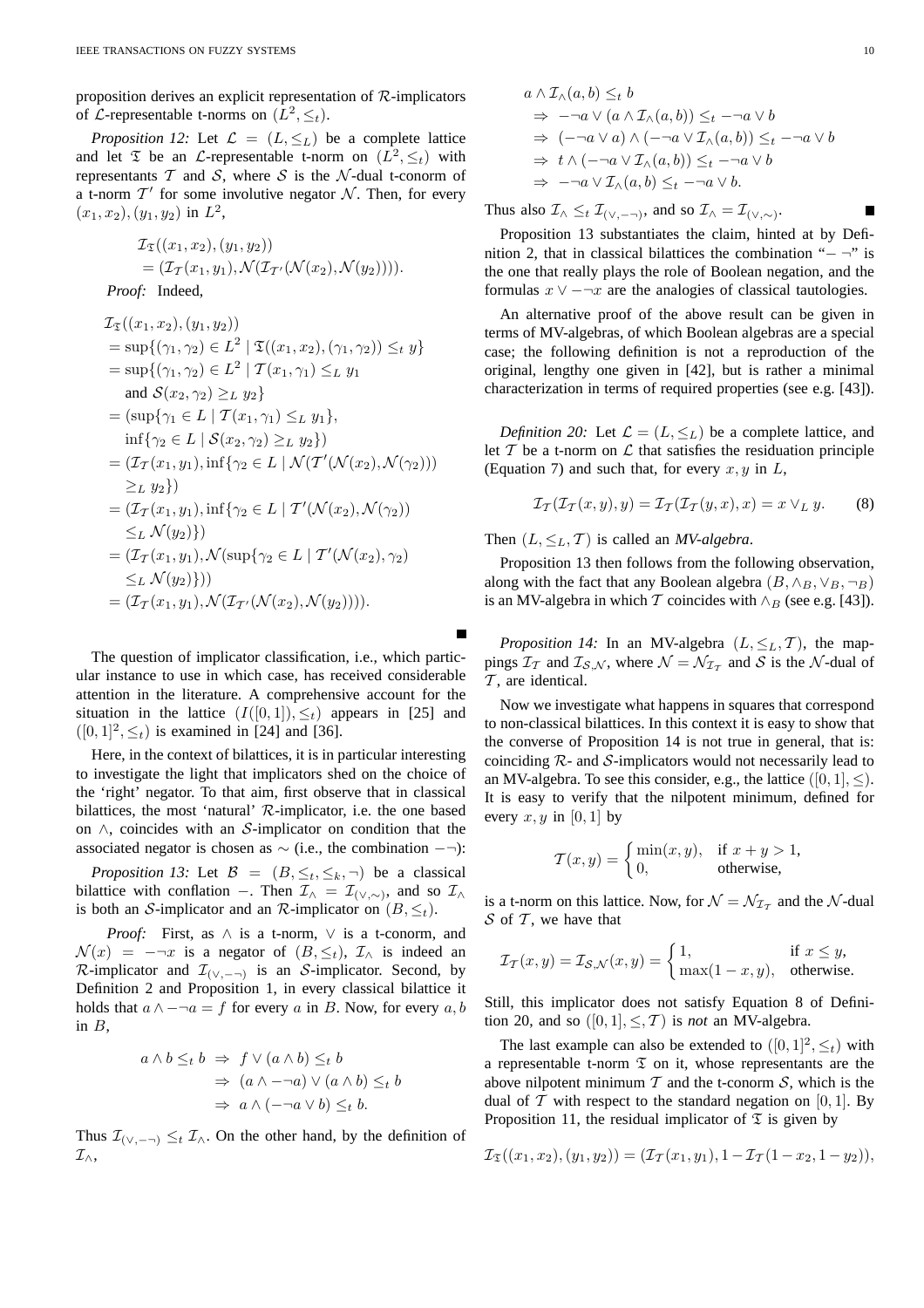and the induced negator of  $\mathcal{I}_{\mathfrak{T}}$ ,  $\mathcal{N} = \mathcal{N}_{\mathcal{I}_{\mathfrak{T}}}$ , is given by

$$
\mathcal{N}((x_1, x_2)) = \mathcal{I}_{\mathfrak{T}}((x_1, x_2), (0, 1))
$$
  
=  $(\mathcal{I}_{\mathcal{T}}(x_1, 0), 1 - \mathcal{I}_{\mathcal{T}}(1 - x_2, 1 - x_1))$   
=  $(1 - x_1, 1 - x_2).$ 

The associated  $S$ -implicator is thus

$$
T_{\mathfrak{S},\mathcal{N}}((x_1, x_2), (y_1, y_2))
$$
  
=  $\mathfrak{S}(\mathcal{N}(x_1, x_2), (y_1, y_2))$   
=  $(\mathcal{S}(1 - x_1, y_1), \mathcal{T}(1 - x_2, y_2))$   
=  $(\mathcal{I}_{\mathcal{T}}(x_1, y_1), 1 - \mathcal{S}(x_2, 1 - y_2))$   
=  $(\mathcal{I}_{\mathcal{T}}(x_1, y_1), 1 - \mathcal{I}_{\mathcal{T}}(1 - x_2, 1 - y_2))$   
=  $\mathcal{I}_{\mathcal{T}}((x_1, x_2), (y_1, y_2)).$ 

So the  $\mathcal{R}$ - and S-implicators that are associated with  $\mathfrak T$ coincide, but by the same argument as in the previous example,  $\mathfrak T$  does not generate an MV-algebra on  $([0, 1]^2, \leq_t)$ .

A necessary and sufficient condition for having coinciding R- and S-implicators in *arbitrary* squares (not only those that correspond to classical bilattices; cf. Propositions 13 and 14), is given in the following proposition:

*Proposition 15:* Let  $\mathcal{L} = (L, \leq_L)$  be a complete lattice, and let  $\mathfrak T$  be a t-norm on  $(L^2, \leq_t)$ . Then the R-implicator  $\mathfrak I_{\mathfrak T}$  of  $\mathfrak T$  on  $(L^2, \leq_t)$  is equal to the S-implicator  $\mathfrak I_{\mathfrak S,\mathfrak N}$  generated by an involutive negator  $\mathfrak N$  on  $(L^2, \leq_t)$  and the  $\mathfrak N$ -dual t-conorm  $G$  of  $\mathfrak T$ , if and only if there exist t-norms  $\mathcal T$  and  $\mathcal T'$  on  $\mathcal L$ for which  $\mathcal{I}_T = \mathcal{I}_{S,\mathcal{N}}$  and  $\mathcal{I}_{T'} = \mathcal{I}_{S',\mathcal{N}'},$  where  $\mathcal N$  and  $\mathcal N'$ are involutive negators on  $\mathcal L$  and where  $\mathcal S$  (respectively  $\mathcal S'$ ) is the  $\mathcal N$ -dual (respectively  $\mathcal N'$ -dual) t-conorm of  $\mathcal T$  (respectively  $T'$ ) such that  $\mathfrak T$  is  $\mathcal L$ -representable with representants  $T$  and  $\mathcal{S}^{\prime}$ .

*Proof:* For the proof we need the following lemma:

*Lemma 15-A:* Let  $\mathcal{L}' = (L', \leq_{L'})$  be a complete lattice. If the R-implicator  $\mathcal{I}_{\mathcal{T}}$  of a t-norm  $\mathcal T$  on  $\mathcal L'$  is equal to the S-implicator  $\mathcal{I}_{S,N}$  generated by an involutive negator N on  $\mathcal{L}'$  and the N-dual t-conorm S of T, then T satisfies the residuation principle.

*Proof:* If for a t-norm T on L' it holds that  $\mathcal{I}_T = \mathcal{I}_{S,N}$ , then by the definition of residual implicator we obtain that, for all  $x, y \in L'$ ,

$$
\mathcal{N}(\mathcal{T}(x,\mathcal{N}(y))) = \mathcal{S}(\mathcal{N}(x), y)
$$
  
=  $\sup\{z \in L' \mid \mathcal{T}(x,z) \leq_{L'} y\}.$ 

Let  $x, y, z \in L'$ . If  $\mathcal{T}(x, z) \leq_{L'} y$ , then  $z \in \{z \in L' \mid$  $T(x, z) \leq_{L'} y$ , so  $z \leq_{L'} \mathcal{I}_{\mathcal{T}}(x, z) = \mathcal{N}(\mathcal{T}(x, \mathcal{N}(y)))$ . Since  $N$  is involutive, then

$$
\mathcal{T}(x,z) \leq_{L'} y \Rightarrow \mathcal{T}(x,\mathcal{N}(y)) \leq_{L'} \mathcal{N}(z). \tag{9}
$$

If we replace in Formula 9 z by  $\mathcal{N}(y)$  and y by  $\mathcal{N}(z)$ , we have the following:

$$
\mathcal{T}(x,\mathcal{N}(y)) \leq_{L'} \mathcal{N}(z) \Rightarrow \mathcal{T}(x,z) \leq_{L'} y. \tag{10}
$$

Combining Formula 9 and Formula 10, we get, for all  $x, y, z \in$  $L',$ 

$$
\mathcal{T}(x,z) \leq_{L'} y \Leftrightarrow z \leq_{L'} \mathcal{N}(\mathcal{T}(x,\mathcal{N}(y))) = \mathcal{I}_{\mathcal{T}}(x,y),
$$

and so  $T$  satisfies the residuation principle.

Now we can show Proposition 15.

(⇒) Let  $\mathcal{L}' = (L^2, \leq_t)$ . If  $\mathfrak T$  is a t-norm on  $(L^2, \leq_t)$  for which  $\mathfrak{I}_{\mathfrak{T}} = \mathfrak{I}_{\mathfrak{S}, \mathfrak{N}}$ , for some involutive negator  $\mathfrak{N}$  on  $(L^2, \leq_t)$ , then  $\mathfrak T$  satisfies the residuation principle by Lemma 15-A. Note that it also follows that  $\mathfrak{N} = \mathfrak{N}_{\mathfrak{I}_{\mathfrak{T}}}$ .

From Proposition 11 and Proposition 12, it follows that  $\mathfrak T$ is  $\mathcal L$ -representable (we call the representants  $\mathcal T$  and  $\mathcal S'$ ), and that, for all  $x, y \in L^2$ ,

$$
\mathfrak{I}_{\mathfrak{T}}(x,y) = \bigg(\mathcal{I}_{\mathcal{T}}(x_1,y_1), \mathcal{N}(\mathcal{I}_{\mathcal{T}'}(\mathcal{N}(x_2),\mathcal{N}(y_2)))\bigg), \quad (11)
$$

where  $T'$  denotes the  $N$ -dual t-norm of  $S'$ , for an arbitrary involutive negator N on L. The negator  $\mathfrak{N}_{\mathfrak{I}_{\mathfrak{T}}}$  induced by  $\mathfrak{I}_{\mathfrak{T}}$ is given, for all  $x \in L^2$ , by

$$
\mathfrak{N}_{\mathfrak{T}_{\mathfrak{T}}}(x)=\bigg(\mathcal{N}_{\mathcal{I}_{\mathcal{T}}}(x_1),\mathcal{N}(\mathcal{N}_{\mathcal{I}_{\mathcal{T}'}}(\mathcal{N}(x_2)))\bigg)
$$

Consider now the S-implicator  $\mathfrak{I}_{\mathfrak{S},\mathfrak{N}}$  generated by  $\mathfrak{N}$  and the  $\mathfrak{N}$ -dual  $\mathfrak{S}$  of  $\mathfrak{T}$ . Using the fact that  $\mathfrak{N} = \mathfrak{N}_{\mathfrak{I}_{\mathfrak{T}}}$ , the implicator  $\mathfrak{I}_{\mathfrak{S},\mathfrak{N}}$  is defined, for all  $x, y \in L^2$ , by

$$
J_{\mathfrak{S},\mathfrak{N}}(x,y)
$$
  
\n
$$
= \mathfrak{S}(\mathfrak{N}(x),y)
$$
  
\n
$$
= \mathfrak{N}(\mathfrak{T}(x,\mathfrak{N}(y)))
$$
  
\n
$$
= \left(\mathcal{N}_{\mathcal{I}_{\mathcal{T}}}(\mathcal{T}(x_1,\mathcal{N}_{\mathcal{I}_{\mathcal{T}}}(y_1))),\right)
$$
  
\n
$$
\mathcal{N}\left(\mathcal{N}_{\mathcal{I}_{\mathcal{T}'}}\left(\mathcal{N}\left(\mathcal{S}'\left(x_2,\mathcal{N}(\mathcal{N}_{\mathcal{I}_{\mathcal{T}'}}(\mathcal{N}(y_2)))\right)\right)\right)\right))
$$
  
\n
$$
= \left(\mathcal{N}_{\mathcal{I}_{\mathcal{T}}}(\mathcal{T}(x_1,\mathcal{N}_{\mathcal{T}_{\mathcal{T}}}(y_1))),\right)
$$
  
\n
$$
\mathcal{N}\left(\mathcal{N}_{\mathcal{I}_{\mathcal{T}'}}\left(\mathcal{T}'\left(\mathcal{N}(x_2),\mathcal{N}_{\mathcal{T}_{\mathcal{T}'}}(\mathcal{N}(y_2))\right)\right)\right)\right)
$$
  
\n
$$
= \left(\mathcal{S}(\mathcal{N}_{\mathcal{T}_{\mathcal{T}}}(x_1),y_1),\mathcal{N}\left(\mathcal{S}''\left(\mathcal{N}_{\mathcal{T}_{\mathcal{T}'}}(\mathcal{N}(x_2)),\mathcal{N}(y_2)\right)\right)\right)
$$
  
\n
$$
= \left(\mathcal{I}_{\mathcal{S},\mathcal{N}_{\mathcal{T}_{\mathcal{T}}}}(x_1,y_1),\mathcal{N}\left(\mathcal{I}_{\mathcal{S}'',\mathcal{N}_{\mathcal{T}_{\mathcal{T}'}}}\left(\mathcal{N}(x_2),\mathcal{N}(y_2)\right)\right)\right),
$$

where S denotes the  $\mathcal{N}_{\mathcal{I}_{\mathcal{T}}}$ -dual of T and S'' denotes the  $\mathcal{N}_{\mathcal{I}_{\mathcal{T}'}}$ . dual of  $T'$ . Combining this with Formula 11, we obtain that  $\mathcal{I}_{\mathcal{T}} = \mathcal{I}_{\mathcal{S}, \mathcal{N}_{\mathcal{I}_{\mathcal{T}}}}$  and  $\mathcal{I}_{\mathcal{T}'} = \mathcal{I}_{\mathcal{S}'', \mathcal{N}_{\mathcal{I}_{\mathcal{T}'}}}$ . Now, since the arguments above hold for every involutive negator  $N$  on  $\mathcal{L}$ , we can choose  $\mathcal{N} = \mathcal{N}_{\mathcal{I}_{\mathcal{T}'}}$ . Then  $\mathcal{S}' = \mathcal{S}''$  and we are done.

 $(\Leftarrow)$  Assume that T and T' are t-norms on L for which  $\mathcal{I}_{\mathcal{T}} = \mathcal{I}_{\mathcal{S},\mathcal{N}}$  and  $\mathcal{I}_{\mathcal{T}'} = \mathcal{I}_{\mathcal{S}',\mathcal{N}'}$ , where  $\mathcal N$  and  $\mathcal N'$  are involutive negators on  $\mathcal L$  and where  $\mathcal S$  is the  $\mathcal N$ -dual of  $\mathcal T$  and  $\mathcal S'$  is the N'-dual of T'. Let  $\mathfrak T$  be the L-representable t-norm on  $(L^2, \leq_t)$  with representants T and S'. From Proposition 12 again, it follows that the R-implicator  $\mathfrak{I}_{\mathfrak{T}}$  of  $\mathfrak{T}$  is given, for all  $x, y \in L^2$ , by

$$
\mathfrak{I}_{\mathfrak{T}}(x,y)=(\mathcal{I}_{\mathcal{T}}(x_1,y_1),\mathcal{N}'(\mathcal{I}_{\mathcal{T}'}(\mathcal{N}'(x_2),\mathcal{N}'(y_2))))
$$

Using the fact that  $\mathcal{I}_T = \mathcal{I}_{S,N}$  and  $\mathcal{I}_{T'} = \mathcal{I}_{S',N'}$ , we obtain, for all  $x, y \in L^2$ ,

$$
\begin{aligned}\n\mathfrak{I}_{\mathfrak{T}}(x,y) \\
&= (\mathcal{I}_{\mathcal{S},\mathcal{N}}(x_1,y_1),\mathcal{N}'(\mathcal{I}_{\mathcal{S}',\mathcal{N}'}(\mathcal{N}'(x_2),\mathcal{N}'(y_2)))) \\
&= (\mathcal{S}(\mathcal{N}(x_1),y_1),\mathcal{N}'(\mathcal{S}'(x_2,\mathcal{N}'(y_2)))) \\
&= (\mathcal{S}(\mathcal{N}(x_1),y_1),\mathcal{T}'(\mathcal{N}'(x_2),y_2)) \\
&= \mathfrak{S}(\mathfrak{N}(x),y),\n\end{aligned}
$$

.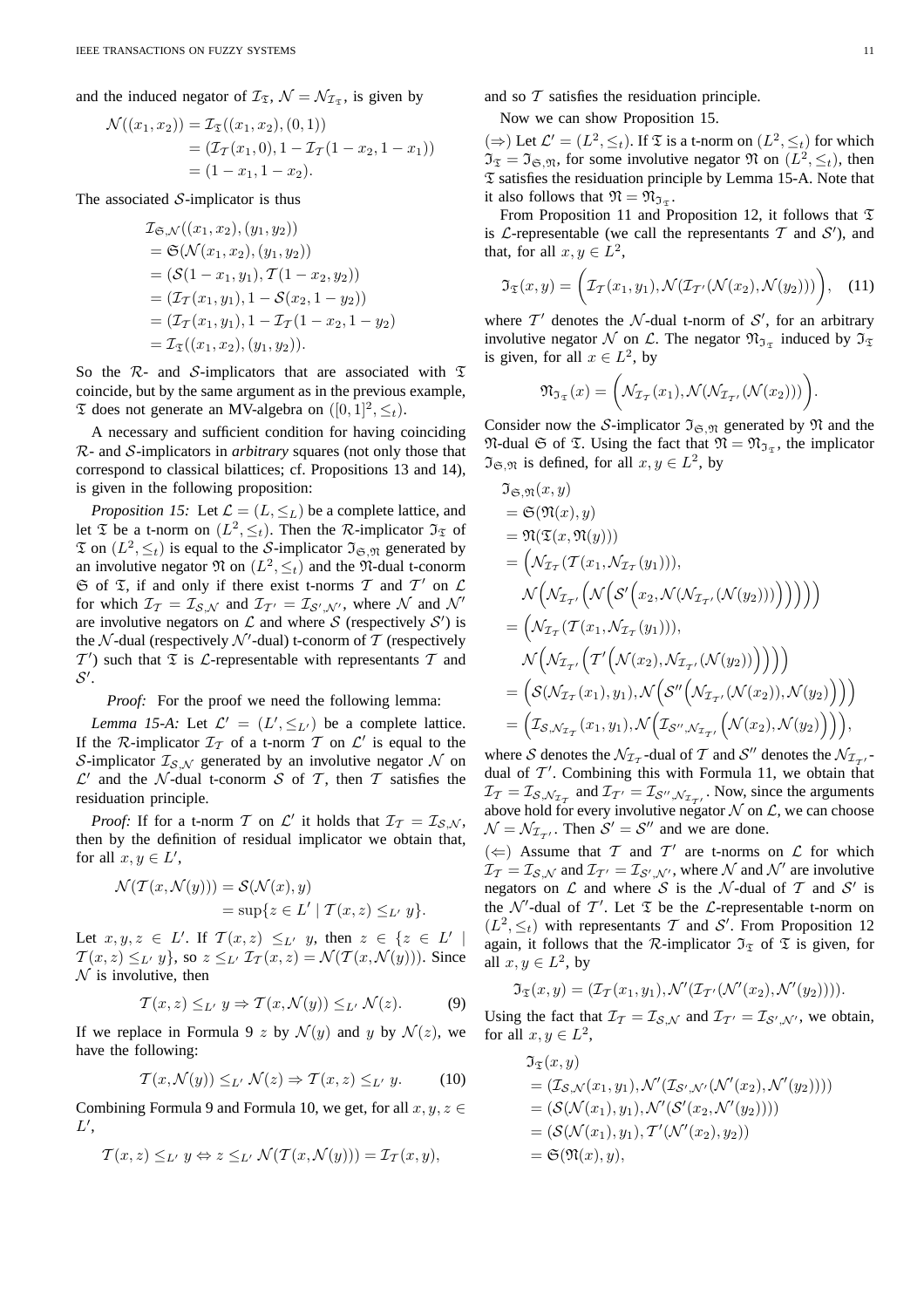where  $\Re$  is the involutive negator on  $(L^2, \leq_t)$  defined, for all  $x \in L^2$ , by  $\mathfrak{N}(x) = (\mathcal{N}(x_1), \mathcal{N}'(x_2))$ , and where G is the  $\mathfrak{N}\text{-}\text{dual t-conorm of }\mathfrak{T}$ . Hence  $\mathfrak{I}_{\mathfrak{T}} = \mathfrak{I}_{\mathfrak{S},\mathfrak{N}}$ .

The following example advances some interesting observations about the choice of a proper negator for a given square, and how this affects the relationships between the corresponding implicators as well as the existence of associated MValgebras.

*Example 7:* Consider  $([0, 1]^2, \leq_t)$ . In [36] it was shown that the mapping  $\mathfrak T$ , defined by

$$
\mathfrak{T}((x_1, x_2), (y_1, y_2))
$$
  
=  $(\mathcal{T}(x_1, y_1), \mathcal{S}(x_2, y_2))$   
=  $(\max(0, x_1 + y_1 - 1), \min(1, x_2 + y_2))$ 

is a representable t-norm that satisfies the residuation principle, and moreover that  $\mathcal{I}_{\mathfrak{T}} = \mathcal{I}_{\mathfrak{S}, \sim \mathcal{N}}$ , where  $\mathcal{N}(x) = 1 - x$  and G is the ∼<sub>N</sub>-dual of  $\Im$ . On the other hand,  $\mathcal{I}_{\Im}$  ≠  $\mathcal{I}_{\Im, \neg}$ . This is another clear hint in favour of the negation-conflation combination  $\sim_N$ .

Moreover,  $([0, 1]^2, \leq_t, \mathfrak{T})$  is an MV-algebra; below we show that property (8) in Definition 20 holds. Indeed, note that in our case  $\mathcal{I}_{\mathfrak{T}}$  is given by

$$
\mathcal{I}_{\mathfrak{T}}((x_1, x_2), (y_1, y_2))
$$
  
= (min(1, y\_1 + 1 - x\_1), max(0, y\_2 - x\_2)).

Now, for  $x = (x_1, x_2)$  and  $y = (y_1, y_2)$  in  $[0, 1]^2$  we have the following:

$$
\mathcal{I}_{\mathfrak{T}}(\mathcal{I}_{\mathfrak{T}}(x, y), y)
$$
\n
$$
= \mathcal{I}_{\mathfrak{T}}((\min(1, y_1 + 1 - x_1), \max(0, y_2 - x_2)), (y_1, y_2))
$$
\n
$$
= (\min(1, y_1 + 1 - \min(1, y_1 + 1 - x_1)),
$$
\n
$$
\max(0, y_2 - \max(0, y_2 - x_2)))
$$
\n
$$
= (\min(1, \max(y_1 + 1 - 1, y_1 + 1 - y_1 - 1 + x_1)),
$$
\n
$$
\max(0, \min(y_2, y_2 - y_2 + x_2)))
$$
\n
$$
= (\max(y_1, x_1), \min(y_2, x_2))
$$
\n
$$
= (x_1, x_2) \vee (y_1, y_2)
$$
\n
$$
= x \vee y.
$$

Note that for the above example it holds that  $(L, \leq_L, T)$ is an MV-algebra, and that S is the  $\mathcal{N}_{\mathcal{I}_{\mathcal{T}}}$ -dual t-conorm of T. So, the structure  $(L^2, \leq_t, \mathfrak{T})$  'contains', by way of its representants, two underlying MV-algebras. The following proposition clarifies the general picture.

*Proposition 16:* Let  $\mathcal{L} = (L, \leq_L)$  be a complete lattice, and let  $\mathfrak T$  be a t-norm on  $(L^2, \leq_t)$ . Then  $(L^2, \leq_t, \mathfrak T)$  is an MV-algebra if and only if there exist t-norms  $T$  and  $T'$  on  $\mathcal L$ such that  $(L, \leq_L, T)$  and  $(L, \leq_L, T')$  are both MV-algebras, and such that  $\mathfrak T$  is  $\mathcal L$ -representable with representants  $\mathcal T$  and S, where S is the N-dual t-conorm of a t-norm  $T'$  for some involutive negator  $N$ .

*Proof:*

(⇒) Let  $(L^2, \leq_t, \mathfrak{T})$  be an MV-algebra. By Proposition 11,  $\mathfrak T$  is  $\mathcal L$ -representable, i.e., there exist a t-norm  $\mathcal T$  and a tconorm S on L, such that  $\mathfrak{T}((x_1, x_2), (y_1, y_2)) = (\mathcal{T}(x_1, y_1),$   $S(x_2, y_2)$ ). Since  $(L^2, \leq_t, \mathfrak{T})$  is an MV-algebra, it holds that

$$
\mathfrak{T}((x_1, x_2), (y_1, y_2)) \leq_t (z_1, z_2)
$$
  

$$
\Leftrightarrow (x_1, x_2) \leq_t \mathcal{I}_{\mathfrak{T}}((y_1, y_2), (z_1, z_2))
$$

or equivalently, by Proposition 12,

$$
\mathcal{T}(x_1, y_1) \leq_L z_1 \text{ and } \mathcal{S}(x_2, y_2) \geq_L z_2
$$
  
\n
$$
\Leftrightarrow x_1 \leq_L \mathcal{T}_{\mathcal{T}}(y_1, z_1) \text{ and } x_2 \geq_L \mathcal{N}(\mathcal{T}_{\mathcal{T}'}(\mathcal{N}(y_2), \mathcal{N}(z_2))),
$$

where  $T'$  is the N-dual t-norm of S with respect to some negator  $N$ . Thus,

$$
\mathcal{T}(x_1, y_1) \leq_L z_1 \text{ and } \mathcal{T}'(\mathcal{N}(x_2), \mathcal{N}(y_2)) \leq_L \mathcal{N}(z_2)
$$
  
\n
$$
\Leftrightarrow x_1 \leq_L \mathcal{I}_{\mathcal{T}}(y_1, z_1) \text{ and } \mathcal{N}(x_2) \leq_L \mathcal{I}_{\mathcal{T}'}(\mathcal{N}(y_2), \mathcal{N}(z_2)),
$$

which means that both  $T$  and  $T'$  satisfy the residuation condition. To see that  $T$  and  $T'$  also satisfy the condition of Formula 8, note that since  $(L^2, \leq_t, \mathfrak{T})$  is an MV-algebra,

$$
\mathcal{I}_{\mathfrak{T}}(\mathcal{I}_{\mathfrak{T}}((x_1,x_2),(y_1,y_2)),(y_1,y_2))=(x_1,x_2)\vee(y_1,y_2).
$$

By Proposition 12, the left-hand side of the last equality is

$$
\mathcal{I}_{\mathfrak{T}}(\mathcal{I}_{\mathfrak{T}}((x_1, x_2), (y_1, y_2)), (y_1, y_2))
$$
\n
$$
= \mathcal{I}_{\mathfrak{T}}((\mathcal{I}_{\mathcal{T}}(x_1, y_1), \mathcal{N}(\mathcal{I}_{\mathcal{T}'}(\mathcal{N}(x_2), \mathcal{N}(y_2)))))(y_1, y_2))
$$
\n
$$
= (\mathcal{I}_{\mathcal{T}}(\mathcal{I}_{\mathcal{T}}(x_1, y_1), y_1),
$$
\n
$$
\mathcal{N}(\mathcal{I}_{\mathcal{T}'}(\mathcal{I}_{\mathcal{T}'}(\mathcal{N}(x_2), \mathcal{N}(y_2))), \mathcal{N}(y_2))),
$$

and the right-hand side is given by

$$
(x_1, x_2) \vee_L (y_1, y_2)
$$
  
=  $(x_1 \vee_L y_1, x_2 \wedge_L y_2)$   
=  $(x_1 \vee_L y_1, \mathcal{N}(\mathcal{N}(x_2) \vee_L \mathcal{N}(y_2))).$ 

### Therefore,

$$
\mathcal{I}_{\mathcal{T}}(\mathcal{I}_{\mathcal{T}}(x_1, y_1), y_1) = x_1 \vee_L y_1 \text{ and}
$$
  

$$
\mathcal{N}(\mathcal{I}_{\mathcal{T}'}(\mathcal{I}_{\mathcal{T}'}(\mathcal{N}(x_2), \mathcal{N}(y_2)), \mathcal{N}(y_2)) = \mathcal{N}(\mathcal{N}(x_2) \vee_L \mathcal{N}(y_2)),
$$

which means that both  $T$  and  $T'$  satisfy Formula 8, and so  $(L, \leq_L, T)$  and  $(L, \leq_L, T')$  are MV-algebras.

 $(\Leftarrow)$  We shall show that  $\mathfrak T$  satisfies the conditions of Formulas 7 and 8. To see that the residuation principle holds, note that:

$$
\mathfrak{T}((x_1, x_2), (y_1, y_2)) \leq_t (z_1, z_2)
$$
  
\n
$$
\Leftrightarrow T(x_1, y_1) \leq_t z_1 \text{ and } \mathcal{S}(x_2, y_2) \geq_t z_2
$$
  
\n
$$
\Leftrightarrow T(x_1, y_1) \leq_t z_1 \text{ and } T'(\mathcal{N}(x_2), \mathcal{N}(y_2)) \leq_t \mathcal{N}(z_2)
$$
  
\n
$$
\Leftrightarrow x_1 \leq_t \mathcal{I}_T(y_1, z_1) \text{ and } \mathcal{N}(x_2) \leq_t \mathcal{I}_{T'}(\mathcal{N}(y_2), \mathcal{N}(z_2))
$$
  
\n
$$
\Leftrightarrow x_1 \leq_t \mathcal{I}_T(y_1, z_1) \text{ and } x_2 \geq_t \mathcal{N}(\mathcal{I}_{T'}(\mathcal{N}(y_2), \mathcal{N}(z_2)))
$$
  
\n
$$
\Leftrightarrow (x_1, x_2) \leq_t (\mathcal{I}_T(y_1, z_1), \mathcal{N}(\mathcal{I}_{T'}(\mathcal{N}(y_2), \mathcal{N}(z_2))))
$$
  
\n
$$
\Leftrightarrow (x_1, x_2) \leq_t \mathcal{I}_{\mathfrak{T}}((y_1, y_2), (z_1, z_2)).
$$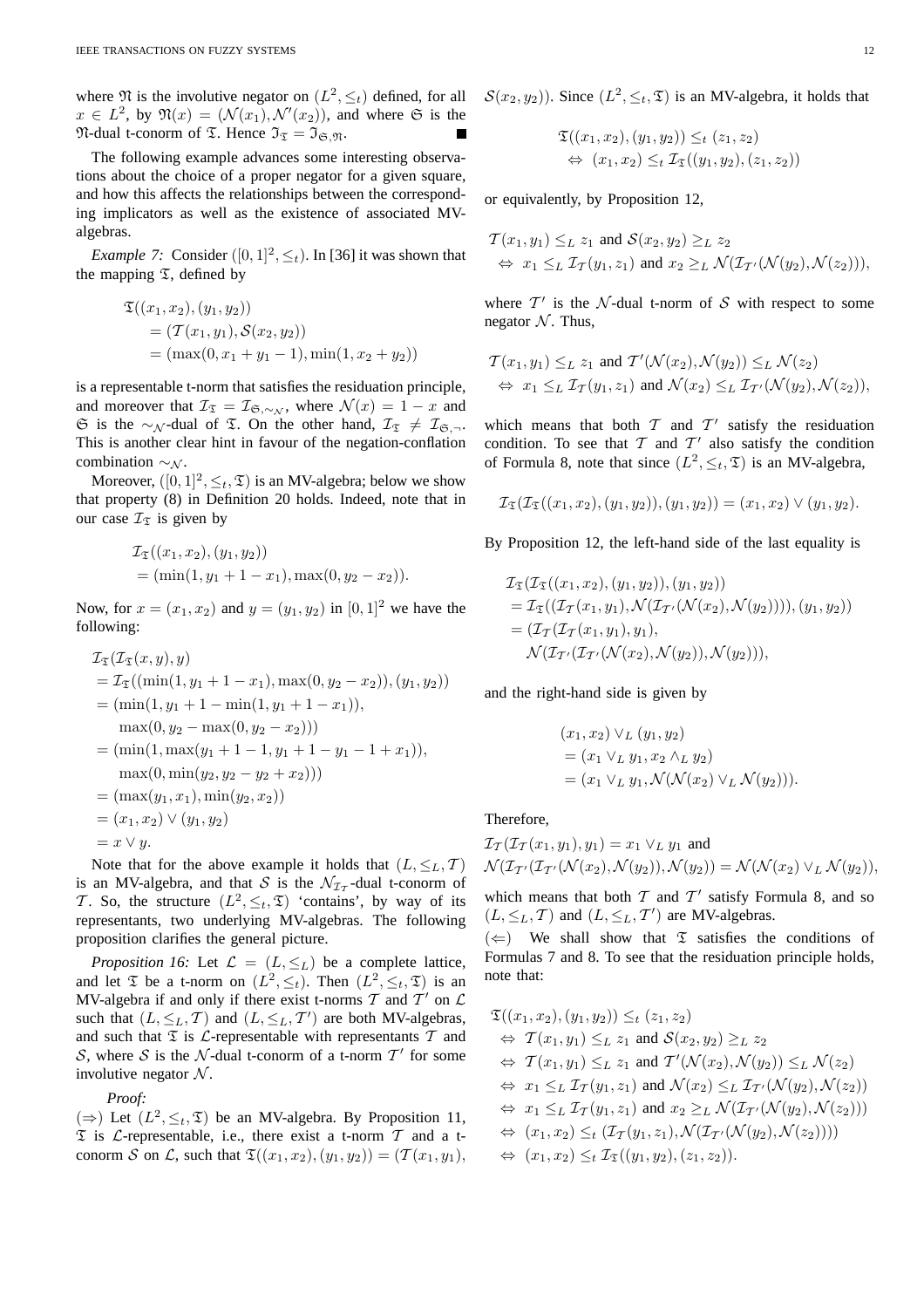To see Formula 8, note that:

$$
\mathcal{I}_{\mathfrak{T}}(\mathcal{I}_{\mathfrak{T}}((x_1, x_2), (y_1, y_2)), (y_1, y_2))
$$
\n
$$
= \mathcal{I}_{\mathfrak{T}}((\mathcal{I}_{\mathcal{T}}(x_1, y_1), \mathcal{N}(\mathcal{I}_{\mathcal{T}'}(\mathcal{N}(x_2), \mathcal{N}(y_2))))), (y_1, y_2))
$$
\n
$$
= (\mathcal{I}_{\mathcal{T}}(\mathcal{I}_{\mathcal{T}}(x_1, y_1), y_1),
$$
\n
$$
\mathcal{N}(\mathcal{I}_{\mathcal{T}'}(\mathcal{I}_{\mathcal{T}'}(\mathcal{N}(x_2), \mathcal{N}(y_2)), \mathcal{N}(y_2)))
$$
\n
$$
= (x_1 \vee_L y_1, \mathcal{N}(\mathcal{N}(x_2) \vee_L \mathcal{N}(y_2)))
$$
\n
$$
= (x_1 \vee_L y_1, x_2 \wedge_L y_2)
$$
\n
$$
= (x_1, x_2) \vee (y_1, y_2).
$$

It follows, then, that  $(L^2, \leq_t, \mathfrak{T})$  is an MV-algebra.

We turn now to triangles. In these structures the situation is complicated by the fact that there need not exist a Kleene negator on  $(I(L), \leq_t)$ , while this is a prerequisite of an MV-algebra (see  $[44]$ ).<sup>5</sup> The following example summarizes previous findings when  $\mathcal L$  is the unit interval (see, e.g., [24]).

*Example 8:* Consider the triangle  $(I([0, 1]), \leq_t)$ . The mapping  $\mathcal T$ , defined by

$$
\mathcal{T}([x_1, x_2], [y_1, y_2]) = [\max(0, x_1 + y_1 - 1),
$$
  

$$
\max(0, x_2 - 1 + y_1, y_2 - 1 + x_1)],
$$

is a non-representable t-norm that satisfies the residuation principle (7). Moreover, here  $\mathcal{I}_T = \mathcal{I}_{S,\neg}$ , where S is the  $(\neg)$ -dual of T. However, since there is no Kleene negator on  $(I([0, 1]), \leq_t)$ , the triple  $(I([0, 1]), \leq_t, T)$  is *not* an MValgebra.

Example 8 shows that the property of having coinciding  $\mathcal{R}$ and S-implicators is not unique to MV-algebras. Conversely, one might also wonder if substructures of bilattice-based triangles can ever be MV-algebras; the following example answers this question in the affirmative.

*Example 9:* Consider the triangle  $\mathcal{I}(\mathcal{L}_2)$ . As we have seen, the mapping  $N$  defined in Example 4 is a Kleene negator on  $(I(L_2), \leq_t)$ . Consider the following truth tables that define a t-norm T and an implicator T on  $(I(L_2), \leq_t)$ :

|                                 | $\mathcal{T} \begin{bmatrix} 0,0 \end{bmatrix}$ $[1,1] \begin{bmatrix} 0,1 \end{bmatrix}$ |  |  | $\mathcal{I} \begin{bmatrix} 0,0 \end{bmatrix}$ $[1,1] \begin{bmatrix} 0,1 \end{bmatrix}$ |  |
|---------------------------------|-------------------------------------------------------------------------------------------|--|--|-------------------------------------------------------------------------------------------|--|
|                                 | $[0,0]$   $[0,0]$ $[0,0]$ $[0,0]$                                                         |  |  | $[0,0]$ $[1,1]$ $[1,1]$ $[1,1]$                                                           |  |
|                                 | $[1,1]$ $[0,0]$ $[1,1]$ $[0,1]$                                                           |  |  | $[1,1]$ $[0,0]$ $[1,1]$ $[0,1]$                                                           |  |
| $[0,1]$ $[0,0]$ $[0,1]$ $[0,0]$ |                                                                                           |  |  | $[0,1]$ $[0,1]$ $[1,1]$ $[1,1]$                                                           |  |

We have that  $\mathcal{I} = \mathcal{I}_{\mathcal{T}}$ , the residuation principle is satisfied in this case, and as the truth table below shows,  $(I(L_2), \leq_t, T)$ is an MV-algebra.

| $\boldsymbol{x}$ | Y     | $\mathcal{I}(x,y)$ | $\mathcal{I}(\mathcal{I}(x,y),y)$ | $x \vee y$ |
|------------------|-------|--------------------|-----------------------------------|------------|
| [0,0]            | [0,0] | [1, 1]             | [0,0]                             | [0,0]      |
| [0,0]            | [1,1] | [1, 1]             | [1, 1]                            | [1, 1]     |
| [0,0]            | [0,1] | [1, 1]             | [0,1]                             | [0, 1]     |
| [1,1]            | [0,0] | [0, 0]             | [1, 1]                            | [1, 1]     |
| [1, 1]           | [1,1] | [1, 1]             | [1, 1]                            | [1, 1]     |
| [1, 1]           | [0,1] | [0,1]              | [1, 1]                            | [1, 1]     |
| [0,1]            | [0,0] | [0,1]              | [0,1]                             | [0,1]      |
| [0, 1]           | [1,1] | [1, 1]             | [1, 1]                            | [1, 1]     |
| [0,1]            | [0,1] | [1,1]              | [0,1]                             | [0,1]      |

<sup>5</sup>Indeed, if  $(L, \leq_L, T)$  is an MV-algebra, then  $\mathcal{N}_{\mathcal{I}_T}$  is a Kleene negator on  $\mathcal{L}$ ; see [44, Theorem 2.31].

Now, the following question might be raised: if a Kleene negator exists on  $(I(L), \leq_t)$ , can a t-norm T always be found such that  $(I(L), \leq_t, T)$  would be an MV-algebra? The following example gives a negative answer to this question.

*Example 10:* Suppose that there exists a t-norm  $T$  on the triangle  $\mathcal{I}(\mathcal{L}_3) = (I(L_3), \leq_t)$ , satisfying Formulas 7 and 8. Then  $[0,1] \vee [\frac{1}{2},\frac{1}{2}] = [\frac{1}{2},1] = \mathcal{I}_{\mathcal{T}}(\mathcal{I}_{\mathcal{T}}([0,1],[\frac{1}{2},\frac{1}{2}]),[\frac{1}{2},\frac{1}{2}]),$ and so  $[0, 1], [\frac{1}{2}, \frac{1}{2}] \in \overline{A}$  and  $[1, 1] \notin \overline{A}$ , where  $\overline{A} = \{z \in \overline{A} \}$  $I(L_3) | T(\mathcal{I}_T([0,1],[\frac{1}{2},\frac{1}{2}]),z) \leq_t [\frac{1}{2},\frac{1}{2}]\}.$  Since  $[1,1] \notin A$ , we have  $\mathcal{T}(\mathcal{I}_{\mathcal{T}}([0,1], [\frac{1}{2}, \frac{1}{2}]), [1,1]) = \mathcal{I}_{\mathcal{T}}([0,1], [\frac{1}{2}, \frac{1}{2}]) \not\leq_t$  $\left[\frac{1}{2},\frac{1}{2}\right]$ , hence  $a = \mathcal{I}_{\mathcal{T}}([0,1], \left[\frac{1}{2},\frac{1}{2}\right]) \in \{[0,1], \left[\frac{1}{2},1\right], \left[\overline{1},1\right]\}$ . But  $a = [1, 1]$  is not possible, since  $[0, 1] \in A$  and  $[0, 1] \nleq_t \left[\frac{1}{2}, \frac{1}{2}\right]$ . Now,  $a \geq_t [0, 1]$ , thus sup  $B \geq_t [0, 1]$ , where  $B = \{z \in$  $I(L_3) | T([0,1], z) \leq t \left[\frac{1}{2}, \frac{1}{2}\right]$ . Hence  $[0, 1] \in B$ . On the other hand, since  $\wedge$  is the greatest t-norm on  $(I(L_3), \leq_t)$ ,  $\mathcal{T}([0,1],[\frac{1}{2},\frac{1}{2}]) \leq_t [0,1] \wedge [\frac{1}{2},\frac{1}{2}] = [0,\frac{1}{2}] \leq_t [\frac{1}{2},\frac{1}{2}]$ , so  $\left[\frac{1}{2},\frac{1}{2}\right] \in \overline{B}$ . Thus  $a = \sup B = \left[\frac{1}{2},1\right]$ .

Since T satisfies the residuation principle, from  $\left[\frac{1}{2}, 1\right] \leq t$  $a = \mathcal{I}_{\mathcal{T}}([0,1],[\frac{1}{2},\frac{1}{2}])$  it follows that  $\mathcal{T}([0,1],[\frac{1}{2},1]) \leq_{t} [\frac{1}{2},\frac{1}{2}].$ Since  $\mathcal{T}([0,1], [\frac{1}{2}, 1]) \leq t \quad [0, 1]$ , we obtain that  $\mathcal{T}([0, 1],$  $\left[\frac{1}{2}, 1\right] \leq t \left[0, \frac{1}{2}\right].$ 

Since T satisfies Formula 8, we find that  $[\frac{1}{2}, \frac{1}{2}] \vee [0, \frac{1}{2}] =$  $\left[\frac{1}{2},\frac{1}{2}\right]$  = sup *C*, where

$$
C = \{ z \in I(L_3) \mid \mathcal{T}(\mathcal{I}_{\mathcal{T}}([\frac{1}{2}, \frac{1}{2}], [0, \frac{1}{2}]), z) \leq_t [0, \frac{1}{2}]\}.
$$

This is only possible if  $\left[\frac{1}{2},\frac{1}{2}\right] \in C$ . Furthermore,  $[0,1] \notin$ *C*, since otherwise  $[0,1] \vee [\frac{1}{2}, \frac{1}{2}] = [\frac{1}{2}, 1] \leq t \sup C$ , a contradiction. Hence,  $\mathcal{T}(\mathcal{I}_{\mathcal{T}}([\frac{1}{2}, \frac{1}{2}], [0, \frac{1}{2}]), [0, 1]) \not\leq_t [0, \frac{1}{2}].$ Since from the above we know that  $\mathcal{T}([\frac{1}{2}, 1], [0, 1]) \leq_t [0, \frac{1}{2}],$ it follows that  $b = \mathcal{I}_{\mathcal{T}}([\frac{1}{2}, \frac{1}{2}], [0, \frac{1}{2}]) \nleq t [\frac{1}{2}, 1],$  so  $b = [1, 1].$  By the residuation principle, from  $\bar{\mathcal{I}}_{\mathcal{T}}([\frac{1}{2},\frac{1}{2}],[0,\frac{1}{2}]) \geq_t [1,1]$ , we<br>obtain that  $\mathcal{T}([\frac{1}{2},\frac{1}{2}],[1,1]) \leq t[0,\frac{1}{2}]$ , which is a contradiction obtain that  $T([\frac{1}{2}, \frac{1}{2}], [1, 1]) \leq_t [0, \frac{1}{2}],$  which is a contradiction.

We have shown, then, that although there exists a Kleenenegator on  $(I(L_3), \leq_t)$ , there does not exist a t-norm T on  $(I(L_3), \leq_t)$  such that  $(I(L_3), \leq_t, T)$  is an MV-algebra.

#### IV. CONCLUSION

In this paper we have identified bilattices, and in particular the constructs of bilattice-based squares and triangles, as a natural setting for representing and maintaining contradictions (as we do not restrict ourselves only to the consistent elements). These structures open the door to new opportunities in modeling imprecise information. Indeed, the 'traditional' approach of evaluating membership functions by values that are arranged in one (and usually total) order, is replaced here by more expressive 'two-dimensional' measurements that reflect different interpretations of the underlying orderings, which may be applied simultaneously.

We have shown that the definition and representation of suitable logical connectives for a given setting can benefit a lot from bringing together results from bilattice theory and  $\mathcal{L}$ fuzzy set theory, and – moreover – it raises many non-trivial questions regarding the inter-relationships among the various alternative definitions. From the obtained results it should be clear also that the situation in squares and triangles is often substantially different; for instance, neither Kleene negators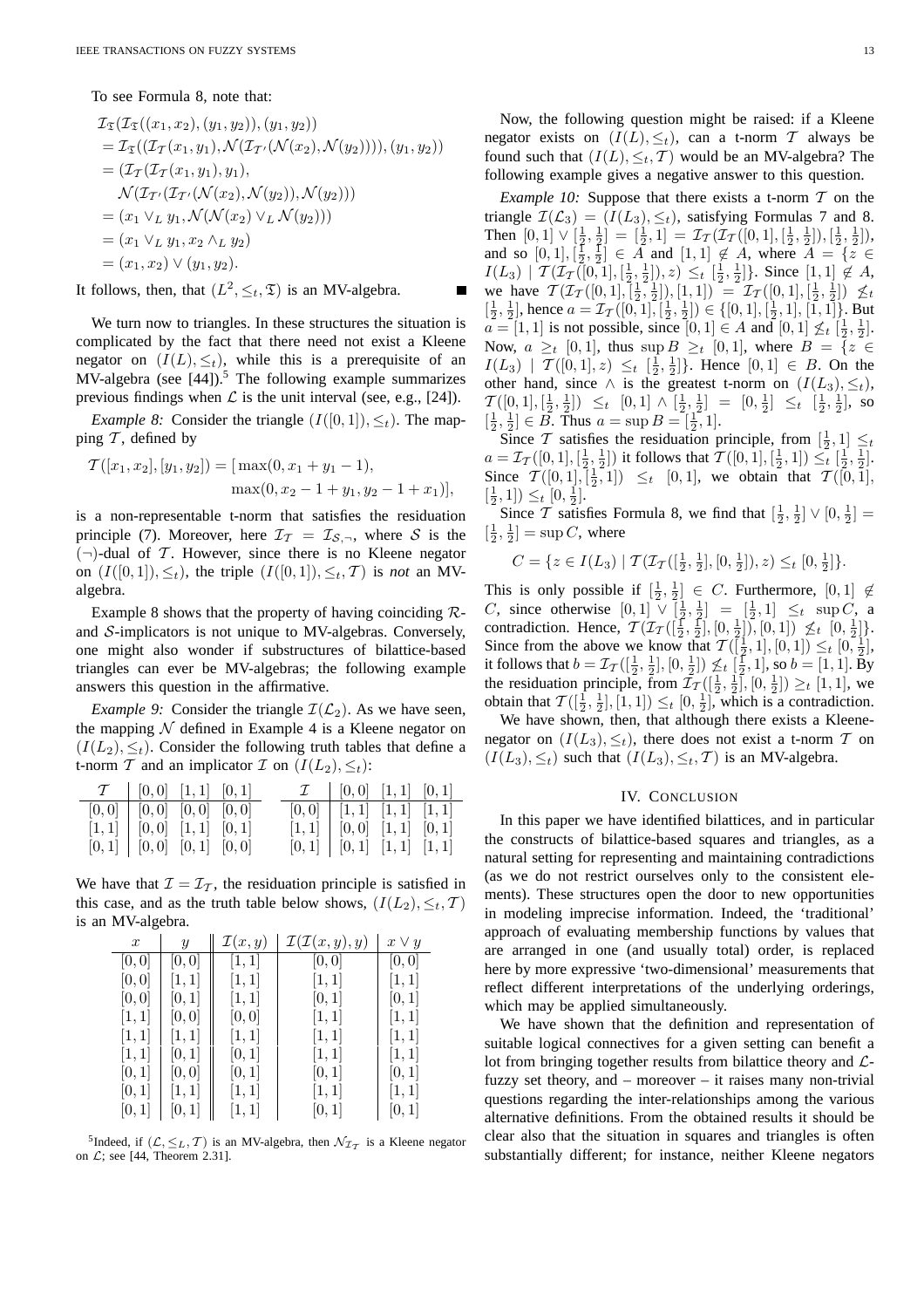nor MV-algebras exist on triangles, while for squares these constructs are readily obtained. Yet, both kinds of structures offer, for every basic logical connective, several graded extensions that reflect the semantic nature of our framework as one that supports different forms and levels of uncertainty, vagueness, and inconsistency. This is another vindication to our claim that both squares and triangles are very useful for modeling and representing imprecise information. The choice what structure is more appropriate for practical applications is strongly affected by the nature of the problem under consideration, as well as by representation considerations, such as those given in this paper.

We note, finally, that apart of the intuitive appeal of our framework, it also has an interesting application potential. This is illustrated in a forthcoming paper, where we consider our approach in the context of preference modeling, showing that bilattice-based representation of the underlying problem provides a generic solution strategy that clarifies and simplifies existing works in this area (e.g., [45], [46], [47], [48]).

#### **REFERENCES**

- [1] M. L. Ginsberg, "Multi-valued logics: A uniform approach to reasoning in artificial intelligence," *Computer Intelligence*, vol. 4, pp. 256–316, 1988.
- [2] ——, "Multi-valued logics," in *Readings in Non-Monotonic Reasoning*, M. L. Ginsberg, Ed. Morgan Kaufmann, 1988, pp. 251–258.
- [3] M. Fitting, "Bilattices in logic programming," in *Proc. 20th Int. Symp. on Multiple-Valued Logic*, G. Epstein, Ed., 1990, pp. 238–246.
- [4] ——, "Bilattices and the semantics of logic programming," *Journal of Logic Programming*, vol. 11, no. 2, pp. 91–116, 1991.
- [5] ——, "Kleene's three-valued logics and their children," *Fundamenta Informaticae*, vol. 20, pp. 113–131, 1994.
- [6] B. Mobasher, D. Pigozzi, and G. Slutzki, "Multi-valued logic programming semantics: an algebraic approach," *Theoretical Computer Science*, vol. 171, no. 1-2, pp. 77-109, 1997.
- [7] O. Arieli, "Paraconsistent declarative semantics for extended logic programs," *Annals of Mathematics and Artificial Intelligence*, vol. 36, no. 4, pp. 381–417, 2002.
- [8] Y. Loyer and U. Straccia, "Epistemic foundation of the well-founded semantics over bilattices," in *Proc. 29th Int. Symp. on Mathematical Foundations of Computer Science (MFCS'04)*, J. F. el al., Ed., 2004, pp. 513–524.
- [9] R. Nelken and N. Francez, "Bilattices and the semantics of natural language questions," *Linguistic and Philosophy*, vol. 25, no. 1, pp. 37– 64, 2002.
- [10] B. Messing, "Combining knowledge with many-valued logics," *Data and Knowledge Engineering*, vol. 23, pp. 297–315, 1997.
- [11] O. Arieli and A. Avron, "Logical bilattices and inconsistent data," in *Proc. 9th Annual IEEE Symposium on Logic in Computer Science (LICS'94)*, 1994, pp. 468–476.
- [12] ——, "Reasoning with logical bilattices," *Journal of Logic, Language, and Information*, vol. 5, no. 1, pp. 25–63, 1996.
- [13] ——, "Bilattices and paraconsistency," in *Frontiers of Paraconsistent Logic*, D. Batens, C. Mortensen, G. Priest, and J. V. Bendegem, Eds. Research Studies Press, 2000, pp. 11–27.
- [14] G. Gargov, "Knowledge, uncertainty and ignorance in logic: bilattices and beyond," *Journal of Applied Non-Classical Logics*, vol. 9, no. 2–3, pp. 195–283, 1999.
- [15] V. B. Tarassov, "Lattice products, bilattices and some extensions of negations, triangular norms and triangular conorms," in *Proc. Int. Conf. on Fuzzy Sets and Soft Computing in Economics and Finance (FSSCEF'04)*, I. Batyrshin, J. Kacpzryk, and L. Sherenetov, Eds., vol. 1, 2004, pp. 272–282.
- [16] O. Arieli, C. Cornelis, G. Deschrijver, and E. E. Kerre, "Relating intuitionistic fuzzy sets and interval-valued fuzzy sets through bilattices, in *Applied Computational Intelligence*, D. Ruan, P. D'Hondt, M. De Cock, M. Nachtegael, and E. E. Kerre, Eds. World Scientific, 2004, pp. 57–64.
- [17] ——, "Bilattice-based squares and triangles," in *Proc. 8th European Conference on Symbolic and Quantitative Approaches to Reasoning with Uncertainty (ECSQARU'05)*, ser. Lecture Notes in Artificial Intelligence, L. Godo, Ed., no. 3571. Springer, 2005, pp. 563–575.
- [18] K. T. Atanassov, "Intuitionistic fuzzy sets," 1983, VII ITKR's Session, Sofia (deposed in Central Sci.-Technical Library of Bulg. Acad. of Sci., 1697/84) (in Bulgarian).
- [19] R. Sambuc, "Fonctions Φ-floues. Application a l'aide au diagnostic en ` pathologie thyroidienne," 1975, Ph. D. Thesis, University of Marseille. [20] I. B. Türkşen, "Interval valued fuzzy sets based on normal forms," Fuzzy
- *Sets and Systems*, vol. 20, no. 2, pp. 191–210, 1986.
- [21] J. Goguen, "L-fuzzy sets," *Journal Math. Anal. Appl.*, vol. 18, pp. 145– 174, 1967.
- [22] M. Fitting, "Kleene's logic, generalized," *Journal of Logic and Computation*, vol. 1, pp. 797–810, 1992.
- [23] C. Cornelis, K. T. Atanassov, and E. E. Kerre, "Intuitionistic fuzzy sets and interval-valued fuzzy sets: a critical comparison," in *Proc. 3rd Int. Conf. in Fuzzy Logic and Technology (EUSFLAT'03)*, M. Wagenknecht and R. Hampel, Eds., 2003, pp. 159–163.
- [24] C. Cornelis, G. Deschrijver, and E. E. Kerre, "Square and triangle: reflections on two prominent mathematical structures for the representation of imprecision," *Notes on Intuitionistic Fuzzy Sets*, vol. 9, no. 3, pp. 11–21, 2003.
- [25] ——, "Implication in intuitionistic and interval-valued fuzzy set theory: Construction, classification, application," *International Journal of Approximate Reasoning*, vol. 35, no. 1, pp. 55–95, 2004.
- [26] G. Deschrijver, C. Cornelis, and E. E. Kerre, "On the representation of intuitionistic fuzzy t-norms and t-conorms," *IEEE Transactions on Fuzzy Systems*, vol. 12, no. 1, pp. 45–61, 2004.
- [27] N. D. Belnap, "A useful four-valued logic," in *Modern Uses of Multiple-Valued Logic*, G. Epstein and J. M. Dunn, Eds. Reidel Publishing Company, 1977, pp. 7–37.
- [28] ——, "How a computer should think," in *Contemporary Aspects of Philosophy*, G. Ryle, Ed. Oriel Press, 1977, pp. 30–56.
- [29] A. Avron, "A note on the structure of bilattices," *Journal of Mathematical Structures in Computer Science*, vol. 5, pp. 431–438, 1995.
- [30] ——, "The structure of interlaced bilattices," *Journal of Mathematical Structures in Computer Science*, vol. 6, pp. 287–299, 1996.
- [31] J. M. Font and M. Moussavi, "Note on a six-valued extension of threevalued logic," *Journal of Applied Non-Classical Logic*, vol. 3, no. 2, pp. 173–187, 1993.
- [32] M. Kondo, "On the structure of weak interlaced bilattice," in *Proc. 32th IEEE Int. Symp. on Multiple-Valued Logic (ISMVL'02)*, 2002, pp. 23–26.
- [33] G. Wagner, "Vivid logic," *Lecture Notes in Artificial Intelligence*, vol. 764, 1994.
- [34] P. Doherty, D. Driankov, and A. Tsoukiàs, "Partiality, para-consistency and preference modelling," 1992, IDA Research report Lith-IDA-R-92- 18, Linköping University.
- [35] A. Tsoukiàs, "A first-order, four valued, weakly paraconsistent logic and its relation to rough sets semantics," *Foundations of Computing and Decision Sciences*, vol. 27, pp. 77–96, 2002.
- [36] G. Deschrijver, C. Cornelis, and E. E. Kerre, "Square and triangle: a comparison," in *Proc. Conf. on Information Processing and Management of Uncertainty in Knowledge-Based Systems (IPMU'04)*, 2004, pp. 1389–1396.
- [37] O. Arieli and A. Avron, "The value of the four values," *Artificial Intelligence*, vol. 102, no. 1, pp. 97–141, 1998.
- [38] C. Cornelis, G. Deschrijver, and E. E. Kerre, "Classification of intuitionistic fuzzy implicators: an algebraic approach," in *Proc. 6th Joint Conf. on Information Sciences (JCIS'01)*, H. J. Caulfield, S. Chen, H. Chen, R. Duro, V. Honavar, E. E. Kerre, M. Lu, M. G. Romay, T. K. Shih, D. Ventura, P. P. Wang, and Y. Yang, Eds., 2002, pp. 105–108.
- [39] S. Jenei and B. De Baets, "On the direct decomposability of t-norms on product lattices," *Fuzzy Sets and Systems*, vol. 139, no. 3, pp. 699–707, 2003.
- [40] M. De Cock, "A thorough study of linguistic modifiers in fuzzy set theory," 2002, Ph. D. Thesis, Ghent University.
- [41] B. De Baets and R. Mesiar, "Triangular norms on product lattices," *Fuzzy Sets and Systems*, vol. 104, no. 1, pp. 61–75, 1999.
- [42] C. C. Chang, "Algebraic analysis of many valued logics," *Trans. AMS93*, pp. 74–80, 1958.
- [43] E. Turunen, *Mathematics behind fuzzy logic*. Advances in Soft Computing, Physica-Verlag, 1999.
- C. Cornelis, "Two-sidedness in the representation and processing of imprecise information," 2004, Ph. D. Thesis, Ghent University.
- [45] A. Tsoukiàs and P. Vincke, "A new axiomatic foundation of partial comparability," *Theory and Decision*, vol. 39, pp. 79–114, 1995.